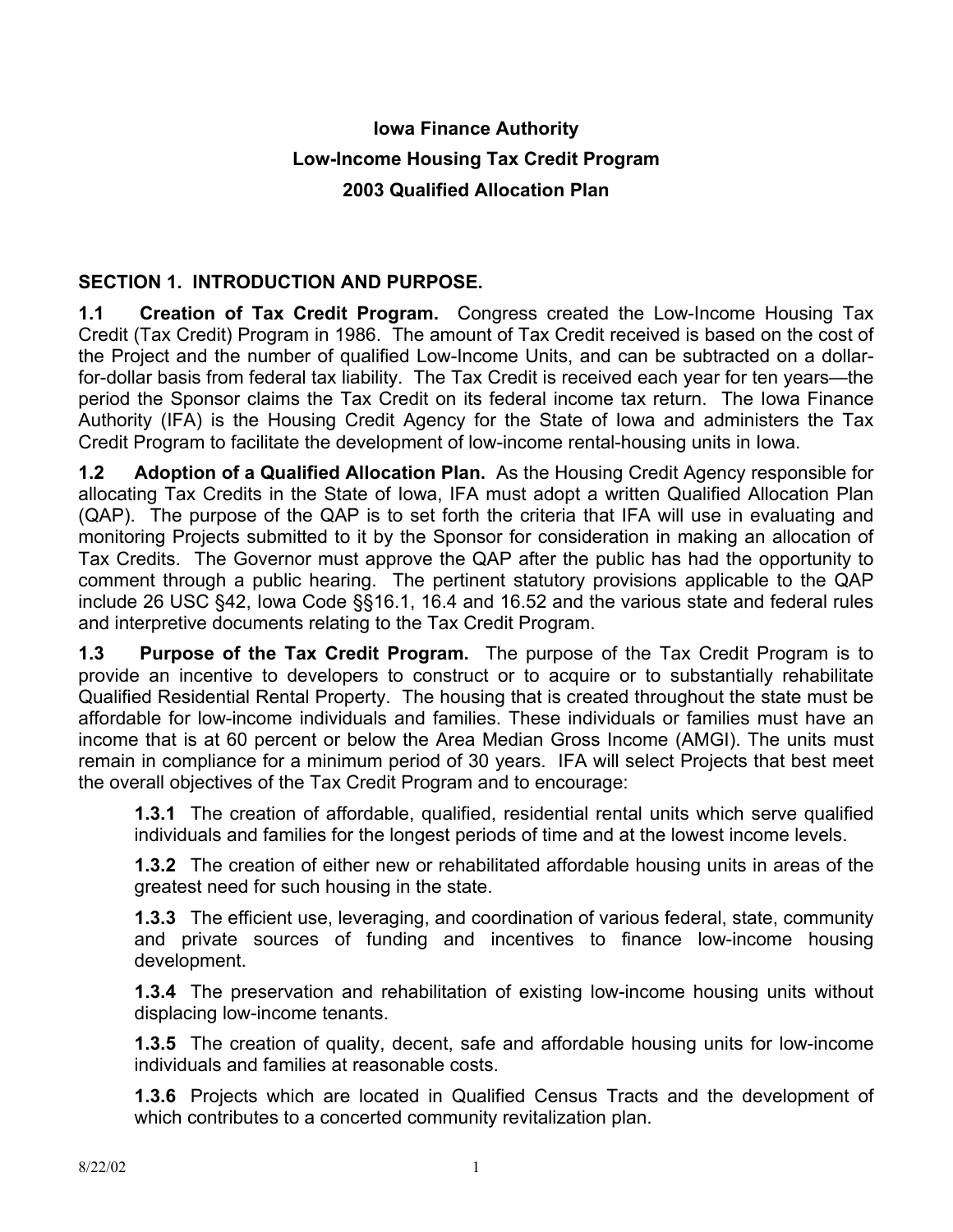- **1.3.7** Projects that have tenant populations of individuals with children.
- **1.3.8** Projects that are intended for eventual tenant ownership.

# **SECTION 2. ADMINISTRATION AND PROCEDURES.**

**2.1 Documents Incorporated by Reference.** The items described in this Section are incorporated by reference in the QAP. The QAP will be deposited in the Iowa State Law Library. Statutory references are available in the Iowa State Law Library.

**2.1.1** 26 USC Section 42 as amended and the related Treasury regulations in effect as of October 9, *2002*.

**2.1.2** Iowa Code Section 16.52 and the rules promulgated by IFA to govern the Tax Credit Program in effect on October 9, 2002.

**2.1.3** In the case of any inconsistency or conflict between the items listed in this Section, conflicts shall be resolved as follows:

**2.1.3.1** First, by giving preference to IRC Section 42 and the related Treasury regulations.

**2.1.3.2** Second, by giving preference to Iowa Code Sections 16.4, 16.52 and the rules governing the QAP.

**2.1.3.3** Third, by giving preference to the QAP.

**2.2 Schedule.** The Tax Credit Program will follow the schedule published on IFA's web site at http://www.ifahome.com. IFA will have at least one reservation cycle per year. Additional reservation cycles may be made throughout the year at the sole discretion of IFA.

**2.3 Tax Credit Amount Available.** The amount of Tax Credits available in Iowa in each calendar year reflects the sum of the amounts allowed as the State Tax Credit Ceiling under IRC Section 42(h)(3)(C). This amount may be increased by returned Tax Credits from prior years, Tax Credits allocated to Iowa from the national Tax Credit pool or by new legislation increasing the amount of Tax Credits distributed to each state.Any unallocated or recovered Tax Credits or a combination of both may be awarded as part of the current year cycle of awards for Tax Credits, or may be carried over to the next year's cycle of awards at the discretion of the Board.

**2.4 Tax Credit Cap for Single Sponsor.** IFA will not allocate more than \$650,000 in Tax Credits for a single Sponsor with multiple Projects. However, if one or more of the Projects are in Qualified Census Tracts or Difficult Development Areas this Tax Credit cap may be increased by 30% for appropriately located Projects. A Sponsor may submit as many Projects as the Sponsor chooses. IFA will select which Projects are awarded Tax Credits based on the QAP. In the event a Sponsor is acting as a consultant for a Project and is not the Sponsor of such Project, the Sponsor's cap amount will be unaffected.

**2.5 Tax Credit Cap for a Single Project.** IFA will not allocate more than \$450,000 in Tax Credits for a single Project. However, if the Project is in a Qualified Census Tract or Difficult Development Area, this Tax Credit cap may be increased by 30% for appropriately located Projects.

**2.6 Nonprofit Set-Aside.** In accordance with IRC Section 42 and Iowa Code Section 16.52, at least 10 percent of the annual State Ceiling must be set-aside for Qualified Nonprofit Organizations that own an interest in and materially participate in the development and the operation of a Project. This Tax Credit amount cannot be used for any other purpose, and any unused Tax Credit portion may be carried over at the end of the allocation year. Any amount of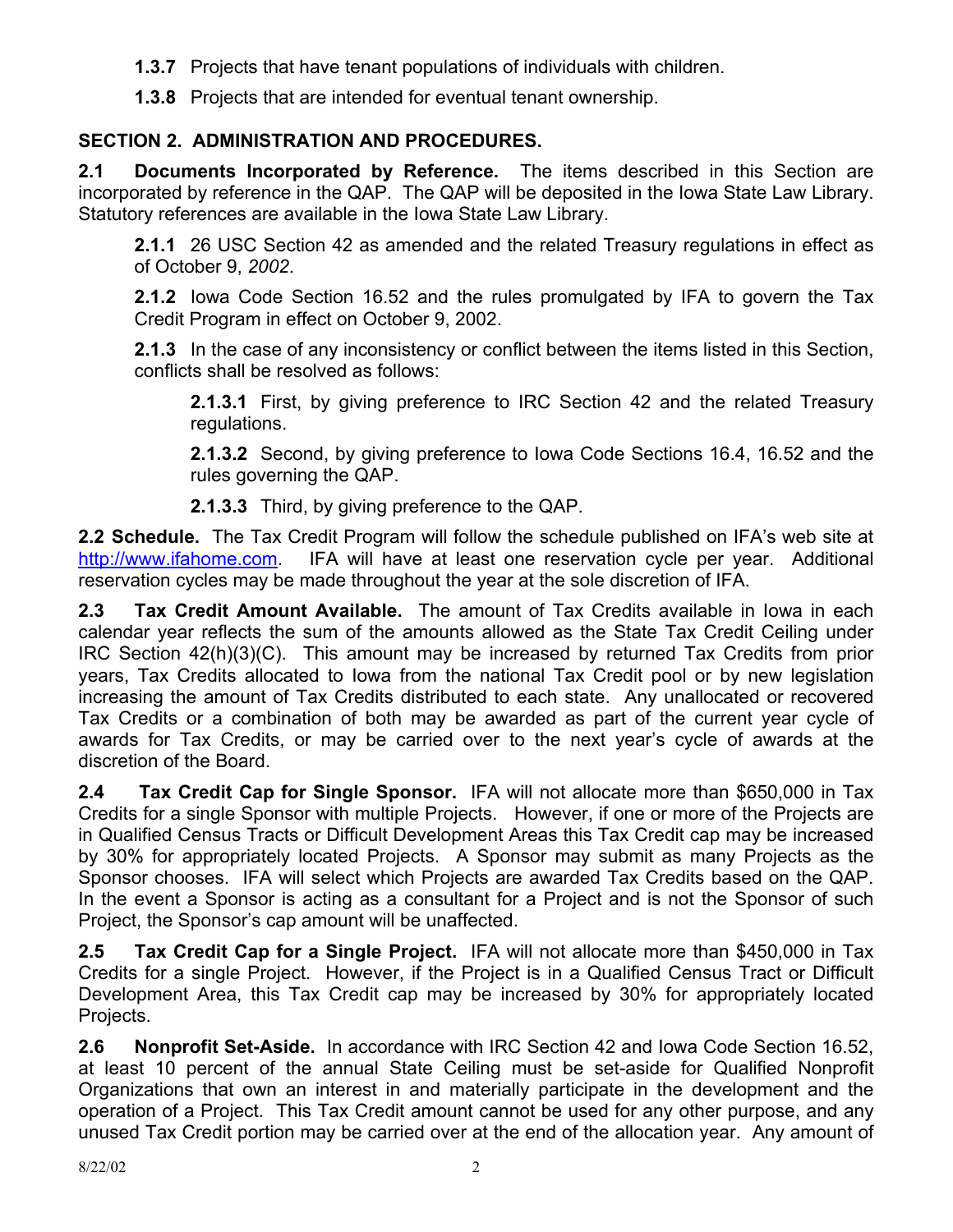the Tax Credit carried over at the end of the allocation year shall be used to fund Nonprofit Projects during the following year. IFA shall allocate Tax Credits from the 10 percent set-aside to Qualified Nonprofit Organizations based upon the selection criteria and scoring and other factors described in this QAP. Nonprofit Sponsors shall be scored with all of the for-profit Sponsors except that the 10 percent Nonprofit set-aside shall be available in its entirety until the set-aside is fully allocated. In the event the Nonprofit set-aside is exhausted, Projects proposed by Qualified Nonprofit Organizations shall be permitted to compete for the remaining annual State Ceiling.

**2.7 Hard to House Set-Aside.** IFA will set-aside 10 percent of the annual State Ceiling for Projects in which at least 60% of rental units are both rent restricted and occupied by individuals whose income is 40% or less of AMGI, and up to 40% of rental units are both rent restricted and occupied by individuals whose income is 60% or less of AMGI, and have a supportive service plan as outlined in an attachment to the Application. Any unused Tax Credits remaining from this set-aside may be returned to the general pool and allocated in the current year. IFA shall allocate Tax Credits from this 10 percent set-aside based upon the QAP. Hard to House Projects shall be scored with all of the Projects except that the 10 percent set-aside shall be available in its entirety until the set-aside is fully allocated. In the event this set-aside is exhausted, Projects proposed for Hard to House shall be permitted to compete for the remaining annual State Ceiling.

**2.8 Affordable Assisted Living Set-Aside.** IFA will set-aside 10 percent of the annual State Ceiling for Affordable Assisted Living Projects that include Low-Income Units. To qualify for this set-aside in a MSA county, at least 40% of the Low-Income Units must be both rent restricted and occupied by individuals whose income is 40% or less of AMGI. To qualify for this set-aside in a non-MSA county, all Low-Income Units must be both rent restricted and occupied by individuals whose income is 60% or less of AMGI. In addition to the above requirements, the Project must also obtain and retain certification as an assisted living program through the appropriate state agency upon Project completion, obtain and retain enrollment as a Medicaid waiver provider or maintain a contract with an enrolled Medicaid waiver provider and have a supportive service plan as outlined in an attachment to the Application. Any unused Tax Credits remaining from this set-aside may be returned to the annual State Ceiling. IFA shall allocate Tax Credits from this 10 percent set-aside based upon the QAP. Affordable Assisted Living Projects shall be scored with all of the Projects except that the 10 percent set-aside shall be available in its entirety until the set-aside is fully allocated. In the event this set-aside is exhausted, Projects proposed for Affordable Assisted Living shall be permitted to compete for the remaining annual State Ceiling.

**2.9 Preservation Set-Aside.** IFA will set-aside 20 percent of the annual State Ceiling for the preservation of qualifying projects for housing. Projects applying for this set-aside must be one or more of the following: (1) Federally Assisted Housing Preservation including low-income housing units subsidized under the following or similar programs, Section 236; Section 221(d)(3) Below Market Rate (BMIR); Section 221(d)(3) Market Rate with Section 8 rental assistance; HUD developments with Section 8 project-based rental assistance; Section 221(d)(4); and Section 515- Rural Housing Development; (2) developments that have historic significance in the local community; (3) adaptive reuse of existing buildings; and (4) conversion of existing market rate developments to affordable housing. In all instances, the Ten Year Rule will apply. Unused credit remaining in the Preservation set-aside will return to the remaining annual State Ceiling. In the event this set-aside is exhausted, Projects proposed for the Preservation setaside shall be permitted to compete for the remaining annual State Ceiling.

 $8/22/02$  3 **2.10 Fees.** IFA shall collect the fees for the Tax Credit Program. Checks for the fees must be made payable to the Iowa Finance Authority. An Application shall not be accepted unless the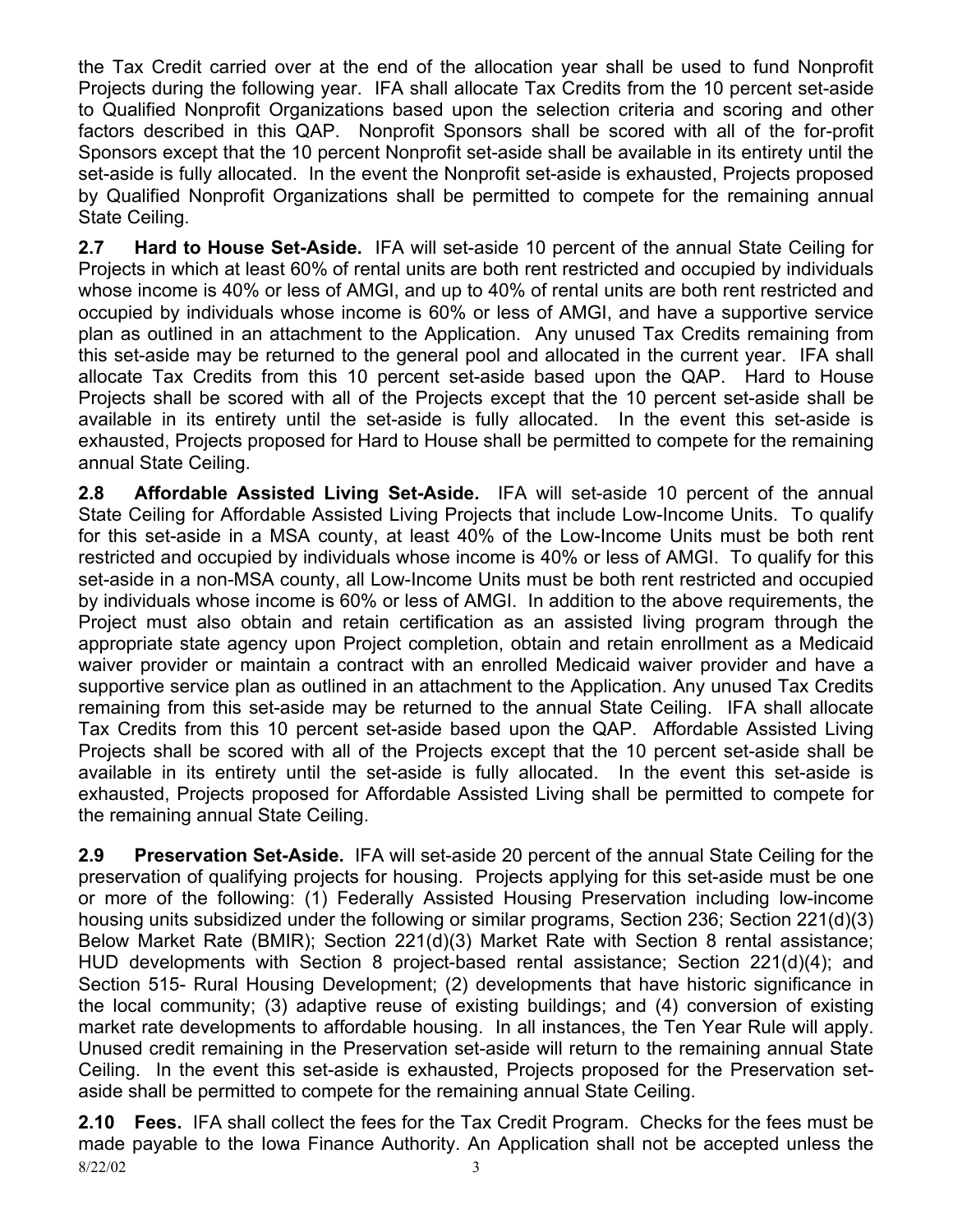Application fee accompanies the Application. The reservation fee will be due within 10 business days after the date of the Tax Credit Reservation letter. If the reservation fee is not received, IFA may withdraw the reservation of Tax Credits from the Sponsor. IFA will not issue a Form 8609 until the compliance monitoring fee is paid in full. All fees are nonrefundable.

| Fee type               | <b>All Applicants</b>                                                                                                             |
|------------------------|-----------------------------------------------------------------------------------------------------------------------------------|
| <b>Application Fee</b> | \$1,000                                                                                                                           |
| <b>Reservation Fee</b> | 6 percent of the total annual Tax Credit amount.                                                                                  |
| Compliance             | \$15 per Low-Income unit x total compliance period                                                                                |
| Monitoring             | (Example: \$15 per unit x 24 unit Project x 30 year total compliance<br>period = \$10,800 paid in full prior to issuance of 8609) |

**2.11 Application Process.** Upon request, IFA will forward an Application Package that is consistent with the provisions of this QAP to a potential Sponsor on disk; it is also available on the Internet at http://www.ifahome.com. In the event it becomes necessary to amend the Application Package, IFA will post the amended version of the Application Package on its web site at the above address. Sponsors are advised to check IFA's web site periodically for any amendments or modifications to the Application Package. A Sponsor's application must include an acknowledgement of any amendments or modifications to the Application Package.

*2.***11***.***1** All Applications must be completed using the Application form provided by IFA. Any substitute Application will disqualify a Project from consideration. Use of pre-Board approved Application is prohibited.

*2.***11***.2*The Sponsor must submit one original and two complete printed copies of the Application Package by the due date. All three printed copies must be on letter size paper, bound in a three ring binder(s) and all exhibits must be tabbed with the number assigned in the Application. Late filed Applications will be rejected outright and returned to the Sponsor. An Application will be late if it is not actually received in the offices of IFA by 3:00 p.m. Local Time the date it is due.

*2.***11***.***3** No amendments will be accepted to the Sponsor's Application after the Application due date, except as provided by the QAP.

*2.***11***.***4** If a Sponsor is applying for State HOME funds, the Sponsor must complete the HOME sections and attach the appropriate information as more fully described in the HOME Application and instructions. IDED and IFA shall appoint a Joint Review Team to review Applications applying for HOME funds and Tax Credits. No additional points will be awarded to a Sponsor that seeks HOME funding.

*2.12* **Contacts with IFA Before the Application is Received.** IFA will designate a contact(s) for the Tax Credit Program to receive questions before the Applications are due. The contact(s) will be identified on IFA's web site. Questions concerning the QAP and the Application may be addressed in writing to IFA's contact(s) by mail, E-mail, hand delivery or facsimile. Questions received and answers provided by IFA will be posted to IFA's web site, generally on a weekly basis. Individual responses will not be sent to Sponsors. IFA shall not be bound by any oral representation made in connection with the Application or award of Tax Credit Reservations.

8/22/02 4 **2.13 Contact with IFA After the Application is Received.** Once an Application is received by IFA, neither the Sponsor nor any person on behalf of the Sponsor may contact IFA's Board, Evaluators or other IFA staff to discuss the Application or any of its components for the round under consideration, except as specifically allowed by the QAP. Any such contact shall result in rejection of the Sponsor's Application. IFA staff or a Sponsor may contact each other to discuss matters unrelated to the Tax Credit Application under review. During the evaluation period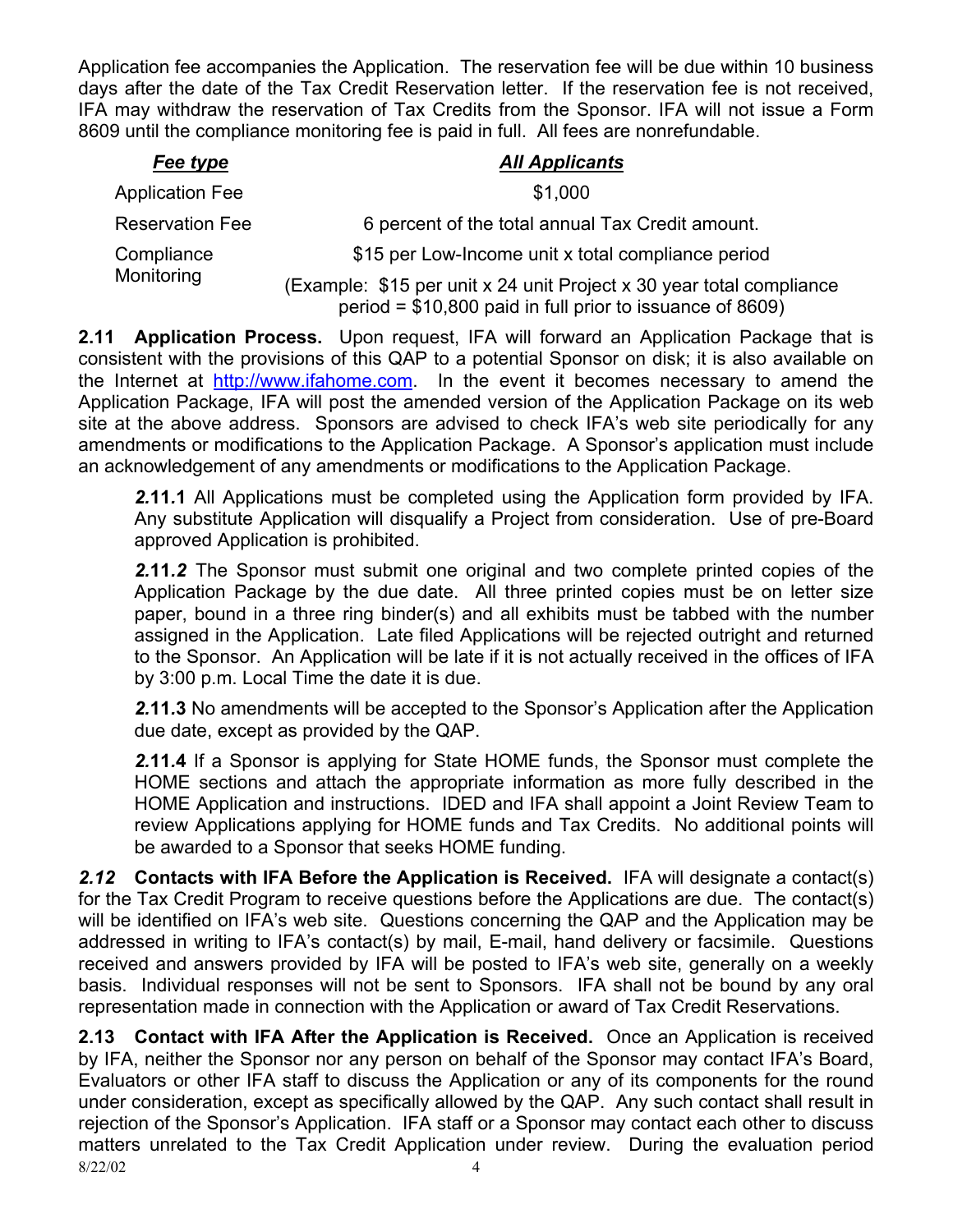Applications will not be made available to the public for examination and copying. Following the due date of the Applications and after the information is collected, IFA will post on its web site the aggregate totals of: Applications, dollars requested, units, acquisition/rehab or new, older persons/family, profit or Nonprofit, and Applications for set-asides. After the Board approves the selections and awards Tax Credits, Applications and files are public information and available for inspection and copy in accordance with Iowa Code Chapter 22. Also see Section 2.26. This Section does not preclude IFA from contacting the Sponsor, as appropriate, for the purpose of conducting a site inspection as more fully described in Section 2.18.

**2.14 Notification of Chief Executive Officer—Local Jurisdiction.** The Sponsor will be required to identify the local jurisdiction in which the proposed Project will be located and include the name and address of the chief executive officer of the political jurisdiction. See IRC Section 42(m)(1)(A)(ii). Upon receipt of an Application, IFA will notify the chief executive officer of the local jurisdiction of the proposed Project. This notification will include characteristics of the proposed Project and provide an opportunity for the Governmental Entity to comment on the Project.

**2.15 Binding Obligations.** The representations made in the Application shall bind the Sponsor and become a contractual obligation of the Sponsor and any entity that the Sponsor is representing in the presentation of the Application or a successor in interest in the event Tax Credits are awarded to a proposed Project. The QAP and the Application with any permitted amendments either prior to the award of Tax Credits or after the award or during the Compliance Period and any other agreements executed between IFA and the Sponsor shall constitute the agreement between the parties.

**2.16 Land Use Restrictive Covenants.** The Project shall be subject to the Land Use Restrictive Covenants, which requires among other things, that the Project will be used for affordable housing for the required 15 year compliance period and the required 15 year extended compliance period. If the Sponsor has agreed to extend the time period of affordability, the Land Use Restrictive Covenants will reflect the additional Compliance Period. In the event a Sponsor receives HOME funding for a Project, the Sponsor must enter into Land Use Restrictive Covenants with IFA for the longest Compliance Period required either by the Tax Credit Program or HOME regulations. The Land Use Restrictive Covenants shall contain covenants that run with the land requiring that the Property be used as an affordable housing Project until the end of the Compliance Period. The original document must be recorded before a Form 8609 is issued. The Land Use Restrictive Covenants must be binding on all successors of the Sponsor and run with the land as provided by Section 42(h)(6). Although the Land Use Restrictive Covenants terminate in the event of foreclosure, Section 42(h)(6)(E)(ii) requires that certain limitations as to termination of tenancies and rent increases survive such foreclosure for a period of three years. As a result, all other lenders or prior lien holders must consent to the recording of the Land Use Restrictive Covenants Agreement as a restrictive covenant encumbering and running with the Land and acknowledge and agree that those provisions of the Land Use Restrictive Covenants that set forth the requirements of section 42(h)(6)(E)(ii) of the Code are superior to the Lender or lien holder's security interest and shall continue in full force and effect for a period of three (3) years following the date of acquisition of the Project by foreclosure (or instrument in lieu of foreclosure). The Sponsor must provide adequate evidence that the Land Use Restrictive Covenants are binding on all successors of the Sponsor and run with the land. Adequate evidence includes but is not limited to a copy of a final title opinion showing all the current liens against the property or a title guaranty certificate showing exclusions.

**2.17 Other Information Sources.** IFA may contact other sources to obtain information regarding the materials contained in the Sponsor's Application to either verify the information or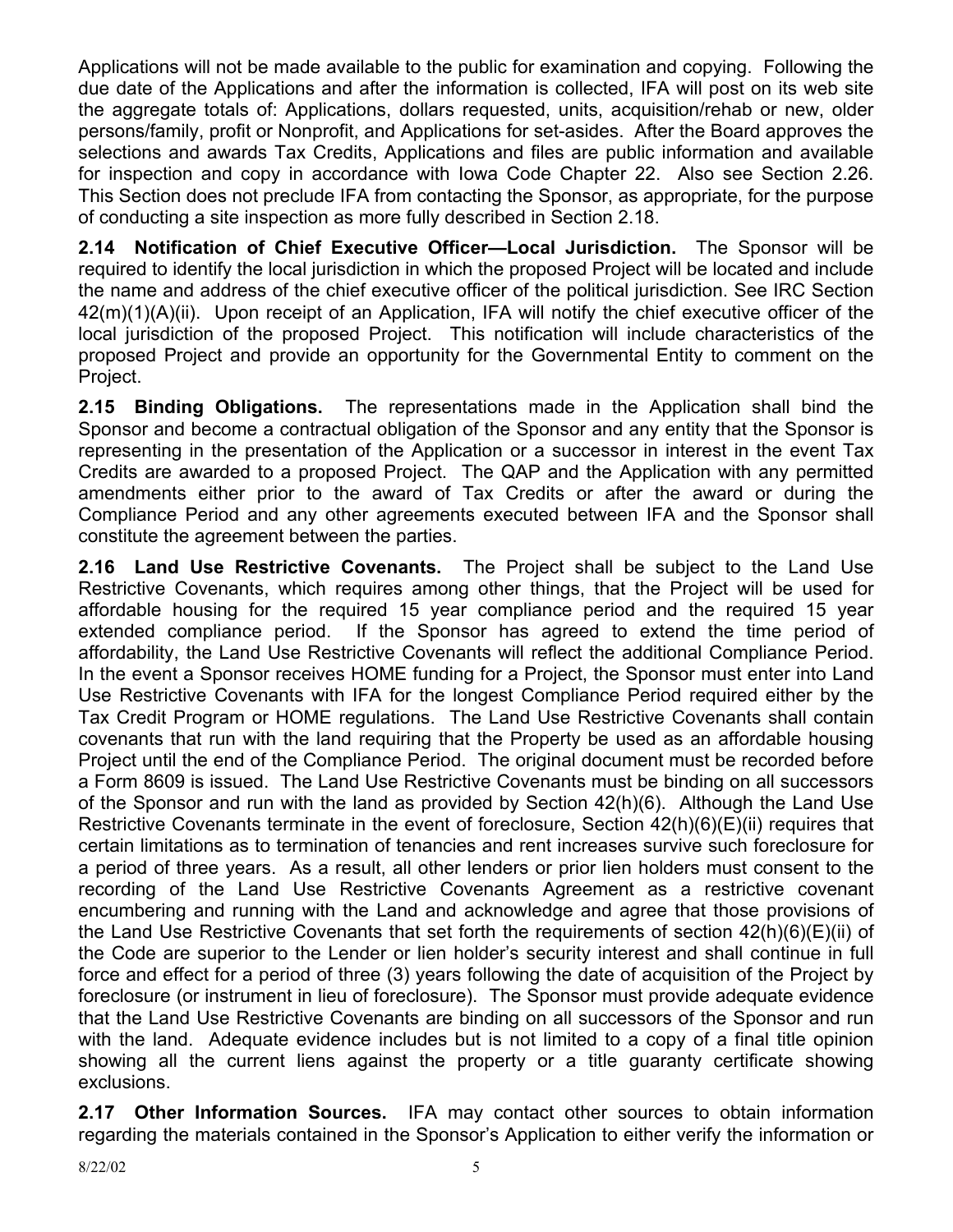to obtain independent information regarding a Sponsor's Project. In the event IFA obtains information from other sources, the information shall be reduced to writing. The information will be available for review after the Applications have been evaluated and Tax Credits have been reserved.

**2.18 Site Visits.** IFA will make site visits as it deems necessary to review proposed Project sites and verify any of the information provided by the Sponsor in the Application. IFA shall prepare a document describing the site and make it available to the Board for review in the consideration of awarding Tax Credits to a particular Project. Sponsors will not be notified of a site visit unless access to a building(s) is required. If deemed necessary by IFA, sponsors shall provide building access for inspection by Evaluators to confirm basic structural soundness.

**2.19 Disclosure of Information Regarding Equity Investors or Syndicators.** The Application will require the Sponsor to reveal the name and address of all of the equity partners, investors or syndicators involved in a Project regardless of the nature of the placement of the Tax Credits. If the name of the equity partner or syndicator is not known at the time of Application, the Application can be amended after Tax Credits are awarded. A Form 8609 will not be issued unless the name of a syndicator or equity partner is revealed to IFA. Projects that have been awarded Tax Credits must also disclose the name and address of equity partners, investors or syndicators involved with Projects being monitored by IFA. Failure to supply the syndicator or equity partner or investor information may result in the filing of a Form 8823 with the Internal Revenue Service. See Treasury Regulation 1.42-5(a)(2)(ii); IRS Tax Memorandum No. 199944019, August 8, 1999.

**2.20 Document Timeliness.** All supporting documentation required by the Application must be no more than 180 days old on the date that the initial Application is submitted to IFA. Documents specifically produced for the Applications, including but not limited to: letters from the city regarding zoning, evidence of the availability of Utilities, financing commitment letters, market study and documents regarding Local Contributing Efforts must meet the timeliness requirement. Exceptions allowed would include, documents not specifically produced for the Application, such as a valid purchase agreement, deed, land title document, Articles of Incorporation and IRS letters to a Nonprofit stating they are an exempt organization under 501(c)(3) or 501(c)(4).

**2.21 Opinions and Certifications.** The Application will require the Sponsor to file certifications and professional opinions in support of the Application. All certifications, opinions and documents submitted by attorneys, the Sponsor, or other professionals must be based on an independent investigation into the facts and circumstances regarding the proposed Project. Any opinion submitted by any professional that is not based on an independent investigation of the facts and circumstances of a proposed Project will not be accepted. All certifications must be in the form specified by IFA. The certifications shall be made under penalty of perjury.

**2.22 Fractional Rounding.** For the purposes of determining the number of units in a Sponsor's election(s), fractional units will be increased to the next whole unit.

**2.23 Self Evaluation.** IFA may include a self-evaluation form for both threshold and selection criteria for Sponsors to use to evaluate their Applications. The self-evaluation is for the convenience of the Sponsors and does not bind IFA to any information contained therein. Completing these exhibits is not required.

**2.24 Costs Associated with Application Preparation.** IFA is not responsible for any costs incurred by a Sponsor.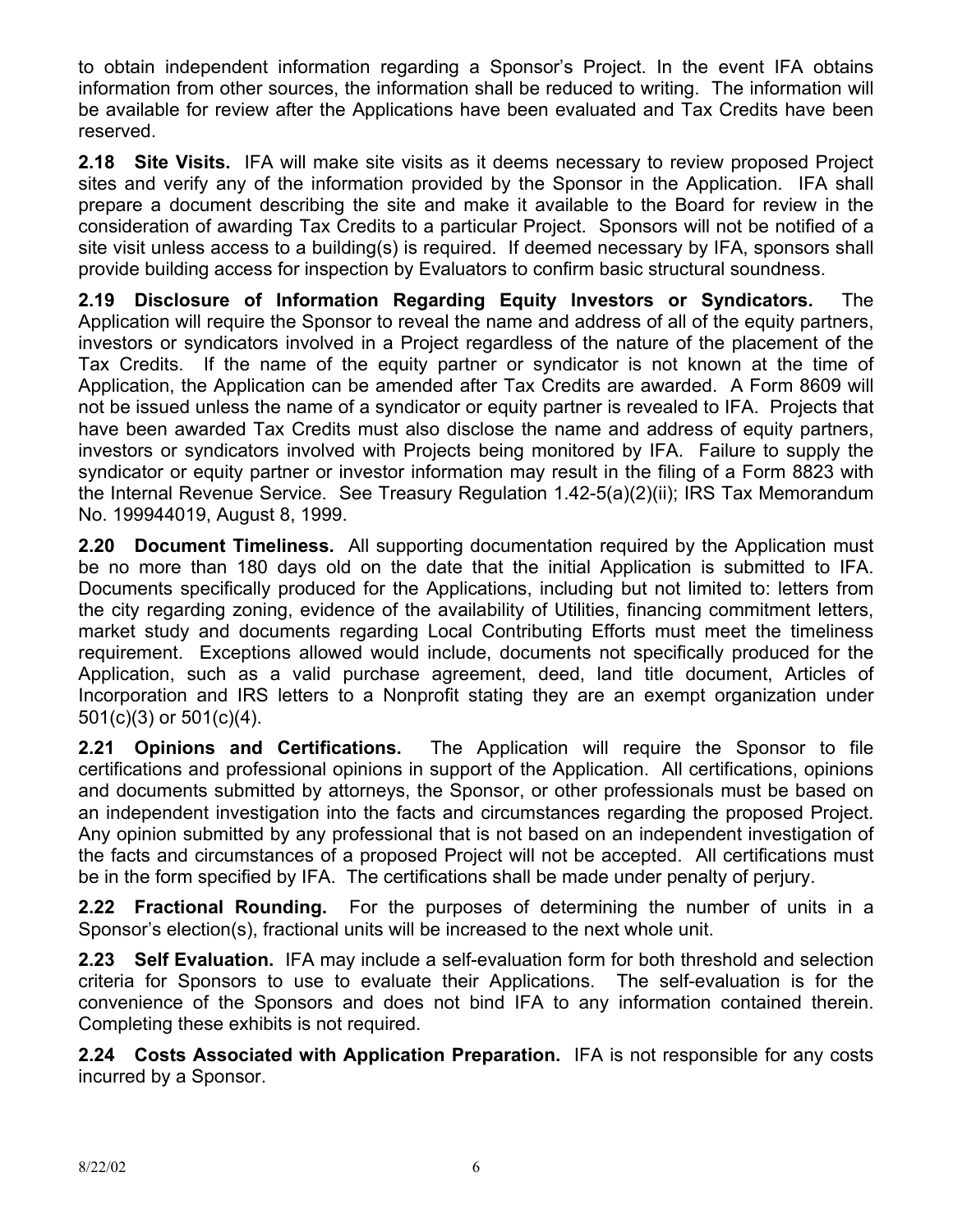**2.25 Ownership of Applications.** By submitting an Application, a Sponsor agrees that IFA shall become the owner of the Application and that the Application shall not be returned to the Sponsors even in the event that no Tax Credits are awarded.

**2.26 Public Information.** At the conclusion of the selection process, the contents of all Applications shall be placed in the public domain and be opened to inspection by interested parties subject to the provisions of Iowa Code Chapter 22. IFA may treat all information submitted by a Sponsor as a public record unless the Sponsor properly requests that the information be treated as confidential information at the time the Application is submitted. Any request for confidential treatment of information must be included in a cover letter with the Application and must enumerate the specific grounds in Iowa Code Chapter 22 or other provisions of law that support treatment of the material as confidential and must indicate why disclosure is not in the best interest of the public. The request must also include the name, address, and telephone number of the person authorized by the Sponsor to respond to any inquiries by IFA concerning the confidential status of the materials. In the event IFA receives a request for the release of information that includes material a Sponsor has marked as confidential, IFA shall provide a written notice to the Sponsor regarding the request. Unless otherwise directed by a court of competent jurisdiction, IFA will release the requested information within 20 days after providing the written notice of the request to the Sponsor. The Sponsor's failure to request confidential treatment of material pursuant to this Section may be deemed by IFA as a waiver of any right to confidentiality.

**2.27 No Representation or Warranty Regarding the QAP.** IFA makes no representation or warranty to any person or entity as to compliance issues or the feasibility or viability of any Project.

**2.28 IFA Policy on Civil Rights Compliance.** IFA is an equal opportunity concern. The Sponsor and any of its employees, agents or sub-contractors doing business with IFA understands and agrees that it is the responsibility of the Sponsor to adhere to and comply with all federal civil rights legislation including the Fair Housing Laws, Section 504 of the Rehabilitation Act of 1973, the Americans With Disabilities Act as well as any state and local civil rights legislation. It is the legal responsibility of the Sponsor to be aware of and comply with all non-discrimination provisions of federal, state or local law.

**2.29 Tax Authorization Form.** An executed IRS Form 8821-Tax Information Authorization Form for each Sponsor for sharing of information between IFA and the IRS must be included in the Application Package. Form 8821 must be provided to IFA with the Application, at the time of Carryover Application, at the time the Project is placed in service and annually during the Compliance Period.

**SECTION 3. TAX EXEMPT FINANCED PROJECTS.** Under IRC Section 42(h)(4), Projects financed with tax-exempt bonds may be entitled to 30% present value Tax Credits not subject to the State Ceiling and without the need to participate in the competitive round. The requirements for a Project using tax-exempt bond financing are as follows:

**3.1 Private Activity Bond Cap.** The bonds to finance the Project must have received an allocation of private activity bond cap pursuant to IRC Section 146 and Iowa Code Chapter 7C. Additionally, principal payments on the bonds must be applied within a reasonable period to redeem the bonds. Tax Credits are allowed for that portion of a Project's Eligible Basis that is financed with the tax-exempt bonds. If 50 percent or more of a Project's aggregate basis (land and building) is so financed, the Project is entitled to Tax Credits for up to the full amount of Eligible Basis.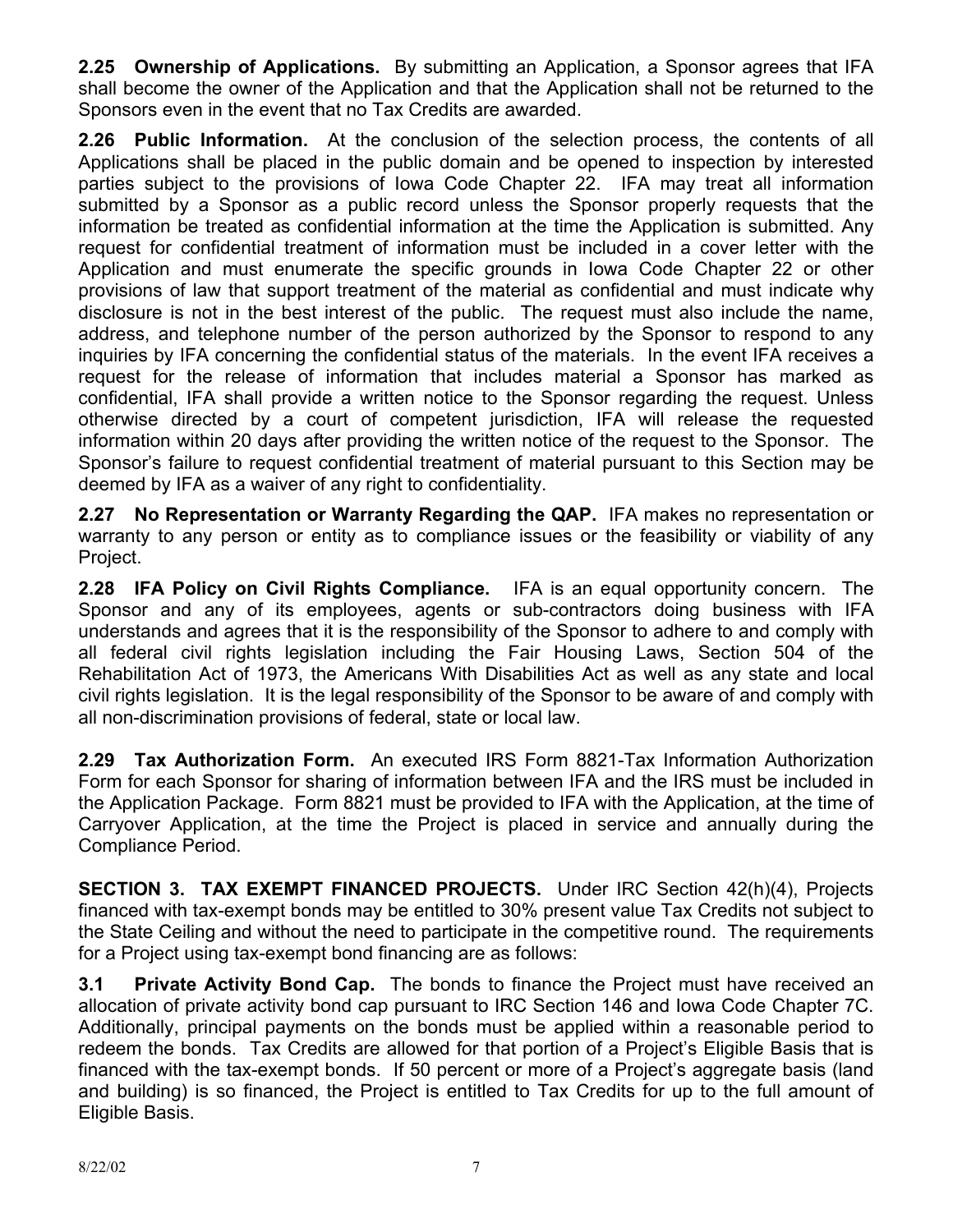**3.2 Allocation Through IFA.** Projects financed with tax-exempt bonds are required by the Code to apply through IFA for an allocation and for a determination that the Project satisfies the requirements of the QAP.

**3.3 Application Criteria.** A Project using tax-exempt financing must satisfy all of the threshold requirements to be considered for Tax Credits. A Market Study in accordance with the QAP will not be required if the need is demonstrated by the underwriting criteria of the permanent lender or provider of credit enhancements, and a copy of their review accompanies the Application. In addition, the Tax Credit cap for a single Sponsor (Section 2.4), the Tax Credit cap for a single Project (Section 2.5), and the scoring criteria outlined in Section 6 shall not apply with respect to a tax-exempt financed Project. The Board in its discretion may apply the provisions of Section 6.2 to determine whether to award Tax Credits to a Project using tax exempt financing and applying for Tax Credits pursuant to this Section of the QAP. Additionally, the Sponsor must fulfill all post award requirements and must keep the Project in compliance for the Compliance Period. The Project will be subject to the compliance monitoring requirements of the QAP.

**3.4 Application Process.** Sponsors may submit an Application at any time in accordance with the following process:

**3.4.1** The Sponsor must submit a request for Tax Credits to IFA after the issuer of the bonds has approved an "inducement" resolution for the Project and after the Project has been assured that state private activity bond cap is available. If the Project is seeking mortgage insurance through the Federal Housing Administration (FHA), or credit enhancement from another source, the Sponsor should submit the request to IFA after the FHA or the credit enhancer has approved a preliminary mortgage amount.

**3.4.2** The Tax Credit request must be submitted in accordance with the QAP and Application that is in effect at the time of the request. These QAP and Application requirements, including fees, will also be used in the Form 8609 application process.

**3.4.3** IFA is required by the Code to notify the Chief Executive Officer of the local jurisdiction, where the proposed Project will be located, of the Tax Credit Application, and provide adequate opportunity for comment.

**3.4.4** IFA will review the Application, determine whether the Project is eligible and meets the requirements of the QAP, and make an initial determination of the Project's Tax Credit amount.

**3.4.5** If the Project loan will be FHA-insured, IFA will complete a HUD-required subsidylayering review to assure that the Project complies with HUD guidelines pursuant to Section 911 of the 1992 Housing and Community Development Act (combining Tax Credits with HUD assistance).

**3.4.6** IFA will provide the Sponsor and the bond issuer with a letter confirming that the Project satisfies the requirements of the QAP and stating the preliminary amount of Tax Credits for the Project. At the time the letter is sent, IFA will request that the issuer confirm IFA's determination of the Tax Credit amount. In the event IFA is the issuer, its own calculations shall be deemed sufficient to fulfill this requirement.

**3.4.7** The Applicable Percentage is established at either the month in which the building is placed in service, or at the Sponsor's election, the month in which the bonds are issued. If the latter is desired, the election statement must be signed by the Sponsor, notarized and submitted to IFA before the close of the fifth calendar day following the month in which the bonds are issued.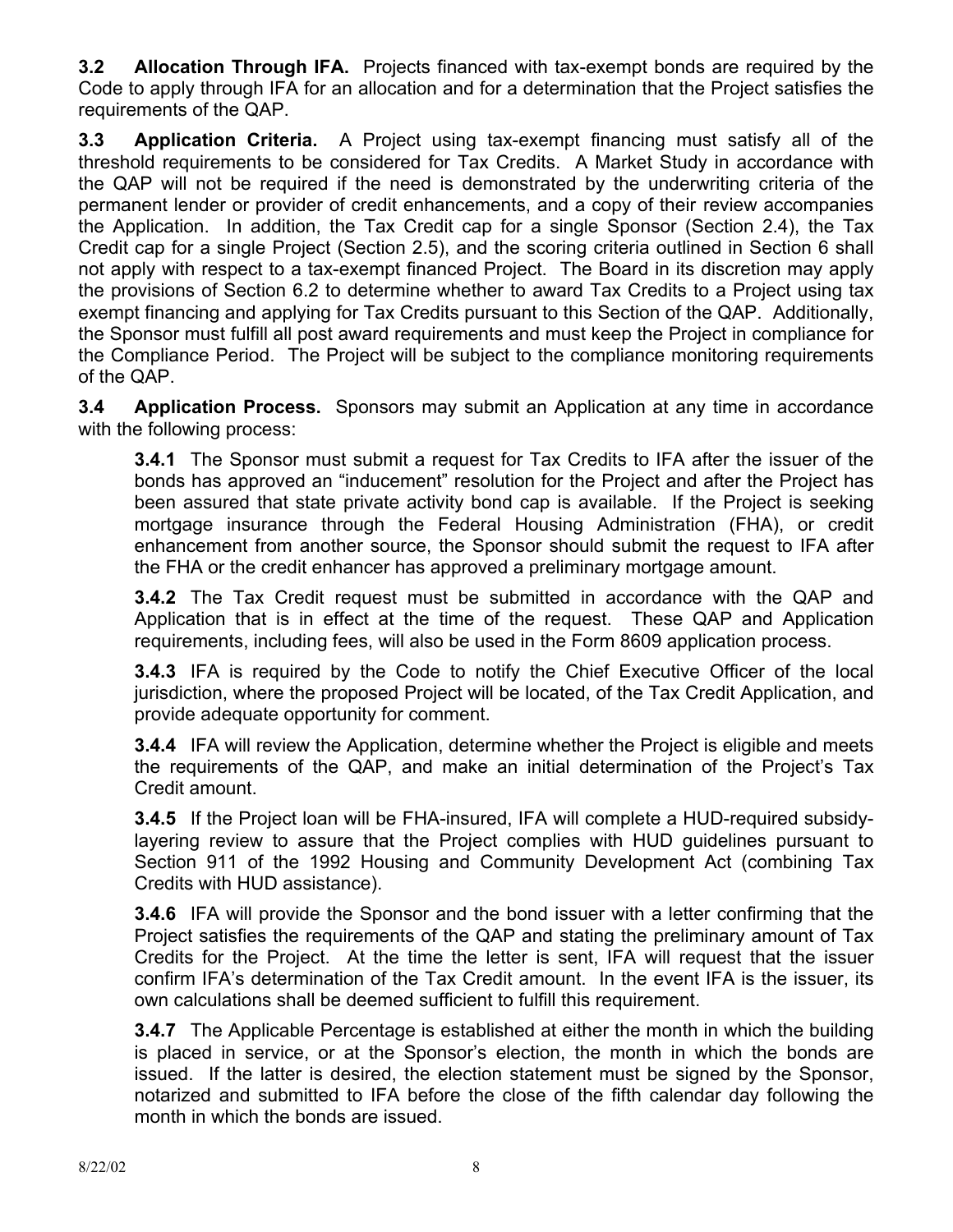**3.4.8** In the year in which the Project is placed in service, the Sponsor must request a final allocation of Tax Credits in accordance with deadlines posted on IFA's web site. IFA will provide a Form 8609 Application Package for final allocation requests. The Sponsor will be governed by the same deadlines required of other Tax Credit recipients.

**3.4.9** Tax-exempt Projects are required to enter into a Land Use Restrictive Covenants, which will govern the low-income use and any other QAP requirements, and to follow the same final allocation Application process as Projects awarded Tax Credits in the competitive round.

**SECTION 4. UNDERWRITING.** The Application will require the Sponsor to demonstrate that the Project is financially feasible and viable using the least amount of Tax Credit. IFA shall determine whether the Sponsor has requested the least amount of Tax Credit necessary to ensure Project feasibility and to conform to the QAP. IFA may adjust the amount of Tax Credit based upon the underwriting. Underwriting shall be completed for a Project prior to the time a reservation is awarded, at Carryover, and before a Form 8609 is issued. Sponsors will be required to file a new pro forma at each of these stages in the Tax Credit process. The pro forma cash flow is part of the Application. In addition the Sponsor must supply the following information:

**4.1 Project Financial Information.** The Application will require the Sponsor to supply sufficient information to allow IFA to determine whether the Project is financially feasible during the construction phase and the operational phase of the Project. The Application will require the Sponsor to provide information regarding loans, grants, equity contributions, the anticipated value received from syndicators, equity partners or private funding sources for the Tax Credits, property tax abatements, tax increment financing, enterprise zone benefits and any other type of financing or contributions that are relevant to the economic feasibility of the Project. State Historic Tax Credits may not be used in underwriting if a gap in financing is created.

**4.2 Operating Reserves.** Projects are required to establish an operating reserve equal to six months of projected operating expenses plus debt service payments, and must be maintained for one full year starting after reaching stabilized occupancy. Stabilized occupancy is based on the vacancy rate identified by the Sponsor in the Application. The Application will require the Sponsor to include a narrative explaining how the operating reserve will be established. The requirement for an operating reserve may be satisfied as follows:

**4.2.1** The Sponsor may use the terms and conditions of the operating reserve required by lenders or other funders financing the Project provided the reserve is equal to or greater than the reserve required by this Section.

**4.2.2** The Sponsor may fund the operating reserve using an irrevocable letter of credit. The letter of credit will be released after one full year of operation after stabilized occupancy has been achieved.

**4.2.3** The Sponsor may provide a personal guarantee. In order to support the guarantee, the Sponsor must demonstrate financial capacity and liquidity, its track record as it relates to developing a successful Project and the number of other guarantees it has outstanding. Adequate evidence of this item will be a financial statement showing assets, liabilities, contingent liabilities and other information necessary to demonstrate financial capacity to perform the guarantee and a narrative description of the Sponsor's record relating to successful Project development.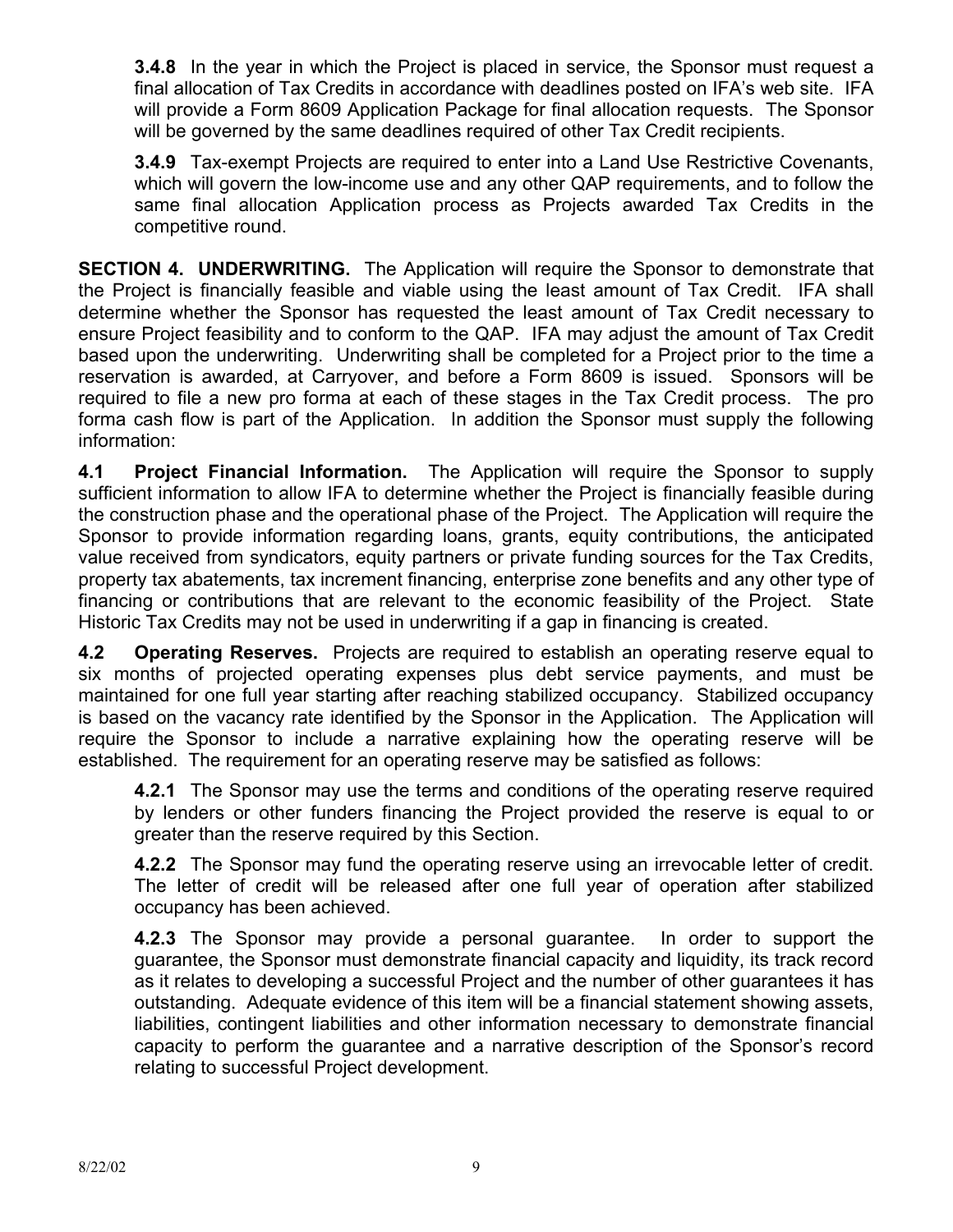**4.3 Replacement Reserves.** Projects are required to establish and make monthly deposits for a replacement reserve equal to \$200 per unit per annum for new construction and \$300 per unit per annum for rehabilitation. The Application will require the Sponsor to include a narrative explaining how the replacement reserve will be escrowed and used only for repair to the units and the replacement of components. The replacement reserve must be shown on the pro forma.

**4.3.1** The requirement for the replacement reserve is a compliance issue and may be satisfied using the terms and conditions of the replacement reserve required by lenders or other funders financing the Project provided the reserve is equal to or greater than the reserve required by this Section. Sponsors are required to submit to IFA a verification that the terms and conditions of the replacement reserve required by lenders or other funders financing the Project has or will be satisfied at the time a building is placed in service.

## **4.4 Limits on Developer and Builder Fees.**

**4.4.1** Developer fees including overhead and profit and Consultant fees shall not exceed the percentages described below. The developer's fee is calculated as a percentage of Total Project Costs minus land, developer's fee, developer's overhead and profit and project reserves. The fees will be limited as follows: For new construction Projects; first 24 units – not to exceed 15%, units 25 and greater – not to exceed 12%. For Acquisition/Rehabilitation, Adaptive Reuse or Historic Preservation Projects - not to exceed 17%.

**4.4.2** Builder and general contractor fees will be limited to a total of 14% of the Hard Construction Costs.

**4.4.3** In the event developer or builder fee limits are in excess of the limits imposed, IFA will make the appropriate adjustment to Eligible Basis during the underwriting phase of the evaluation of the Applications.

**4.5 Debt Service Coverage Ratio.** In order to receive a Tax Credit Reservation, Sponsors must present a Project that can service its debt. The pro forma cash flow will calculate the Debt Service Coverage Ratio for each year of the Project included in the pro forma. In order to satisfy this item the Project's Debt Service Coverage Ratio for years one, two, three and four should fall within the range of 1.10 to 1.30. Projects, including those applying for the Hard to House Set Aside in Section 2.7 and the Affordable Assisted Living Set Aside in Section 2.8, may have Debt Coverage Ratio outside this range. However, the Sponsor must provide a narrative to justify the deviation. This justification could include long-term guarantees from service provider(s). Service providers include but are not limited to the county. If the Debt Service Coverage Ratio is outside the range and the justification is not acceptable to IFA, the Project may be rejected**.** 

**4.6 Annual Rent, Expense Trends and Vacancy Rates.** The Sponsor must elect the annual rent trend, expense trend and vacancy rate for underwriting the Project. The Sponsor must provide a narrative to justify the annual rent trend, expense trend and vacancy rate elected for the Project. The pro forma must substantiate that the Project will maintain a positive cash flow for 15 years.

**4.7 Subsidy Layering Review.** HUD is required to undertake subsidy layering reviews of each Project receiving HUD housing assistance to ensure that sponsors do not receive excessive government subsidies by combining HUD housing assistance with other forms of federal, State or local assistance. For Projects that combine HUD housing assistance with Tax Credits, HUD has delegated the subsidy layering review to IFA. HUD and IFA have entered into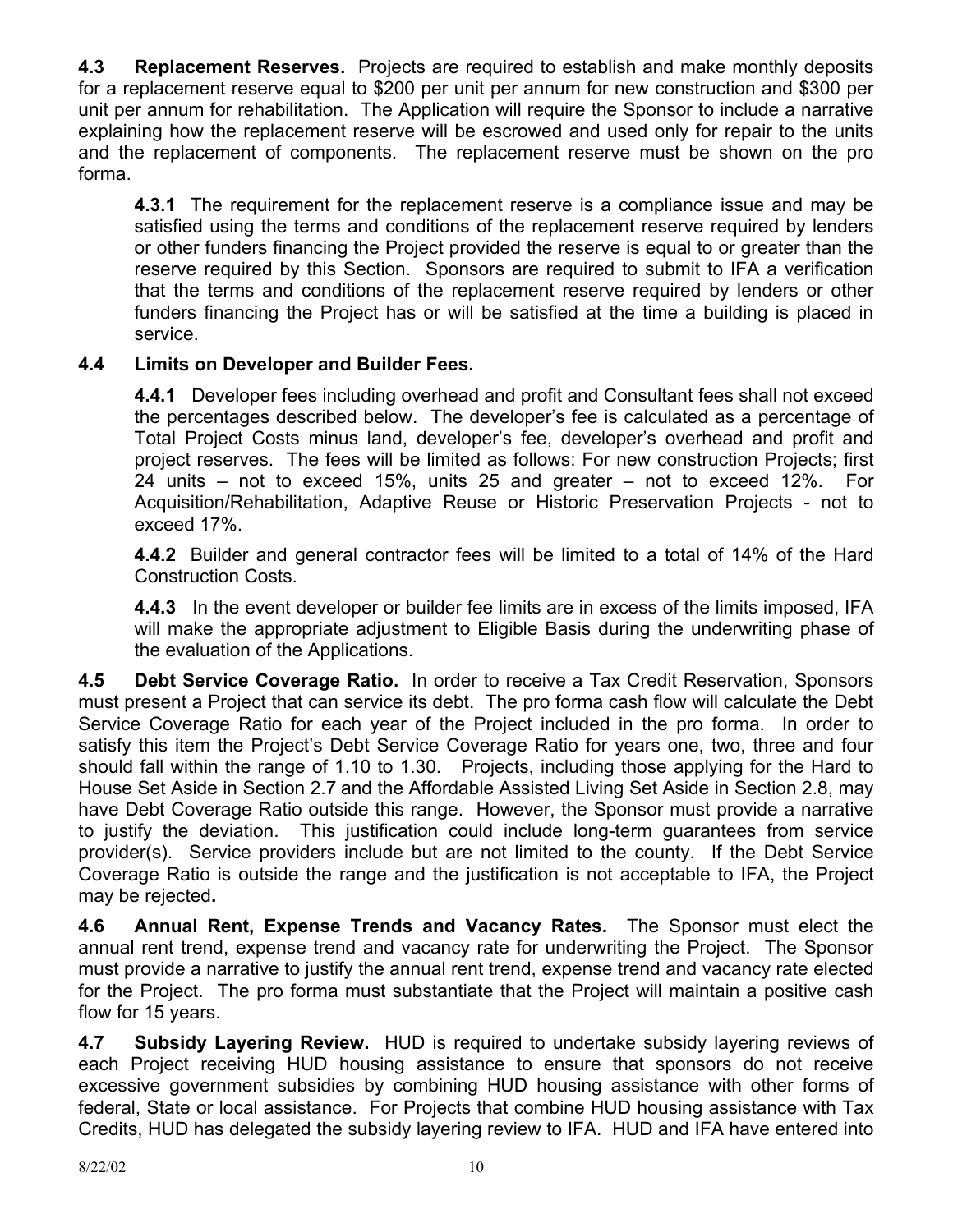a Memorandum of Understanding ("MOU") governing the procedures that IFA must follow when undertaking the subsidy layering review. Generally, the fee limits for developers fee, overhead, builder's profit and other fee limits set forth in this QAP in Section 4.4 will be applied by IFA in its subsidy layering review. IFA will complete the subsidy layering review for applicable Projects after the sponsor and HUD submit relevant documentation for review at carryover. This information includes the results of HUD's underwriting analysis, the Sponsor's proposed development costs, and information concerning any syndication of the Project. IFA will undertake the subsidy layering review for each Project after completion of HUD's and IFA's underwriting, if applicable. IFA will complete a second subsidy layering review at the time the IRS Form 8609 is issued for the Project. IFA reserves the right, without amending this QAP, to amend its subsidy layering procedures as necessary to comply with changes in applicable federal law or regulations, HUD guidelines or the MOU. HOME and CDBG funding when combined solely with Tax Credits do not trigger the subsidy layering review process.

**SECTION 5. THRESHOLD REQUIREMENTS—ALL SPONSORS.** To be considered for a reservation of Tax Credits, a Project must demonstrate that it meets the requirements described in this Section.

**5.1 Complete Application.** Once the Application cycle has closed, Applications will be reviewed for completeness. An Application that is not substantially complete may be rejected. IFA, in its sole discretion, may provide a written notice of deficiencies in the Application to the Sponsor. The notice will be sent by overnight delivery. The receipt from the overnight carrier will be proof of receipt by the Sponsor. No new information that would increase the score of the Application will be considered. The Sponsor will have seven business days from the date of receipt to provide requested clarifications or documents to IFA. The Sponsor may contact IFA during this seven day period to discuss the requirements of the Sponsor in addressing the deficiencies. Any Application, which after seven business days remains deficient, will be rejected. IFA reserves the right to contact Sponsors in ways other than overnight delivery to clarify information contained in the Application.

**5.1.1 Legal Ownership Entity.** The legal ownership entity must be formed before Application is filed and documentation submitted with Application.

**5.2 Qualified Residential Rental Property.** The Project must be a Qualified Residential Rental Property. The Sponsor must certify that the Project as proposed is a Qualified Residential Rental Property. IFA reserves the right to require the Sponsor to supply a legal opinion that the Project as proposed is a Qualified Residential Rental Property.

**5.3 Location Requirements.** The proposed Project must be located in an incorporated city. Applications shall not contain or propose alternate sites. Alternate sites must be presented as separate Projects with separate Applications.

**5.4 Readiness to Proceed.** The Sponsor must be ready to proceed with the Project by documenting all of the following:

**5.4.1 Site Control.** At the time of Application, the Sponsor must have site control. The Application will require the Sponsor to show evidence of site control by providing executed documents. The following may be proper evidence of site control:

**5.4.1.1** The Sponsor holds title to the Property on which the Project will be located by a properly executed and recorded warranty deed or a title opinion showing title in the name of the Sponsor or a title guaranty certificate showing title in the name of the Sponsor;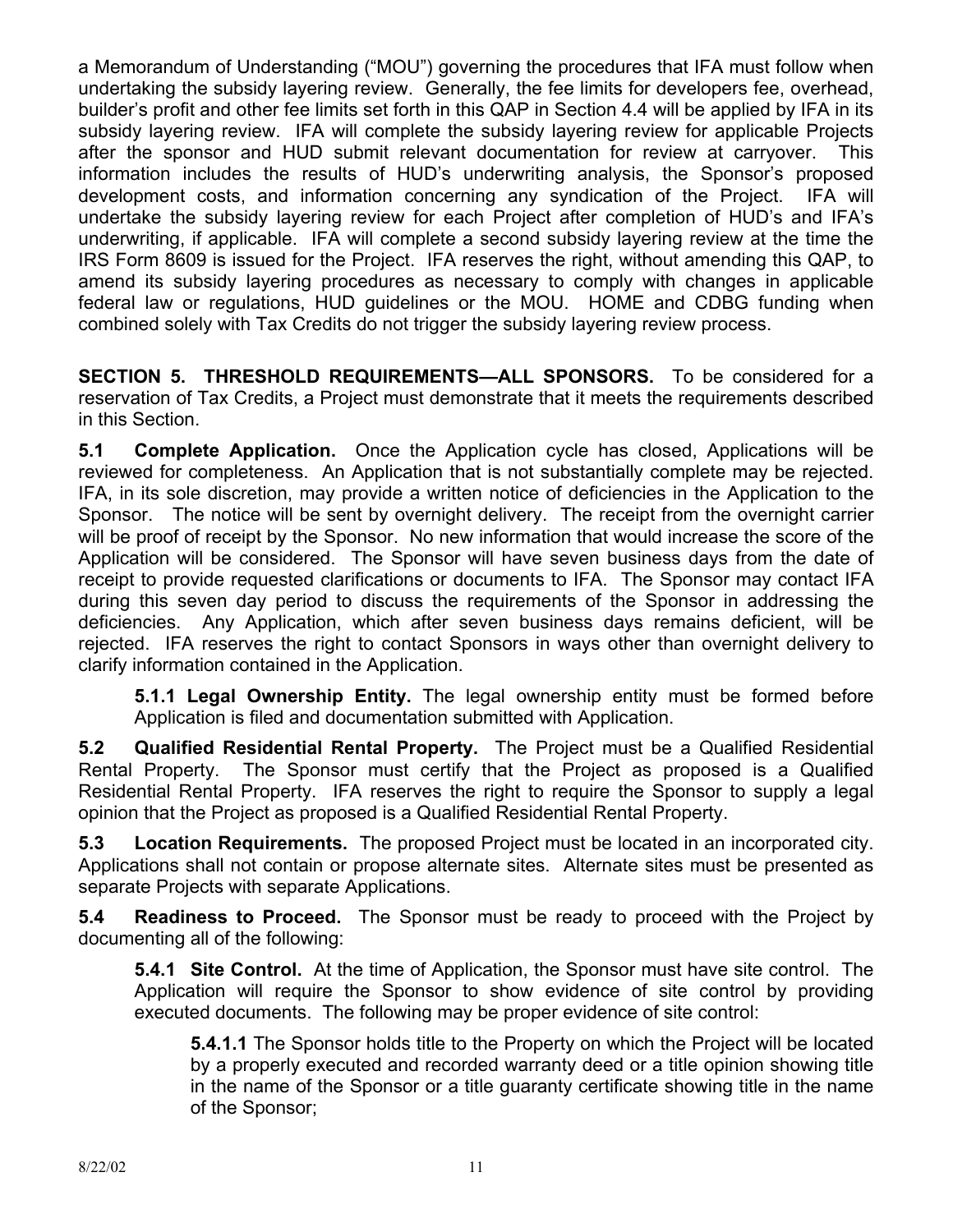**5.4.1.2** The Sponsor has an executed and exclusive purchase option agreement or other binding agreement that is valid up to and including the date of the reservation. Evidence of site ownership must be submitted with the Carryover package;

**5.4.1.3** The Sponsor has an executed purchase contract in the name of the Project ownership entity; or

**5.4.1.4** The Sponsor has an executed 99-year land lease or option on a long-term lease in the name of the Project ownership entity.

**5.4.1.5** The site should be sized to accommodate the number and type of units proposed. Land cost allocated to the project cannot include excess acreage unnecessary for the construction and use of the current project.

**5.4.2 Site Suitability.** The site must be suitable for the proposed Project. The Application requires a narrative of the current use of the Property, all adjacent property land uses, the surrounding neighborhood, and identification and distance from services available to the proposed property.A map locating services to be scored must be provided (see 6.3.3.3). Labeled photographs (or color copies) of the proposed Property and all adjacent properties must be provided, as well as a clear map identifying the exact location of the Project site. In addition a plat map of site or proposed replating map of site must be submitted.If the site(s) includes any detrimental characteristics, the Sponsor must provide a remediation plan and budget*,* subject to IFA's approval at its sole discretion*,* to make the site suitable for the Project. If any detrimental site characteristics exist on, or adjacent to the site, IFA may reject the Application.The following may represent some, but not all, detrimental site characteristics:

**5.4.2.1** Sites located within ½ mile of pipelines (excluding low or medium pressure natural gas distribution lines, water and sewer lines) or storage areas for hazardous or noxious materials, sewage treatment plant or other solid waste facility or the site is a prior storage area for hazardous or noxious materials, sewage or other solid waste; or

**5.4.2.2** Sites where the slope/terrain is not suitable for Project; or

**5.4.2.3** Sites where there are obvious physical barriers to the Project; or

**5.4.2.4** Sites that are located within ½ mile of a sanitary landfill or sites that were previously used as a sanitary landfill; or

**5.4.2.5** Sites that are located within a flood hazard area, at or on a 100 year flood plain as determined by the Iowa Department of Natural Resources, FEMA or FIRMA map or a designated wetland; or

**5.4.2.6** Sites that are located within 500 feet of an airport runway clear zone or accident potential zone.

**5.4.2.7** Sites that are landlocked. All sites proposed must have direct contiguous access from the Project site to existing paved publicly dedicated right of ways.

**5.4.3 Zoning.** The Application will require the Sponsor to demonstrate that the zoning for each site on which the Project will be located allows for the use(s) proposed by the Sponsor. A letter from the local jurisdiction regarding zoning must be submitted with the Application. If the proposed Project location does not have zoning regulations, a letter from the Governmental Entity must be submitted attesting to the fact that no zoning regulations are in effect. If zoning for the Project's property is not appropriate for the proposed use on the date the Application is submitted, the Sponsor must supply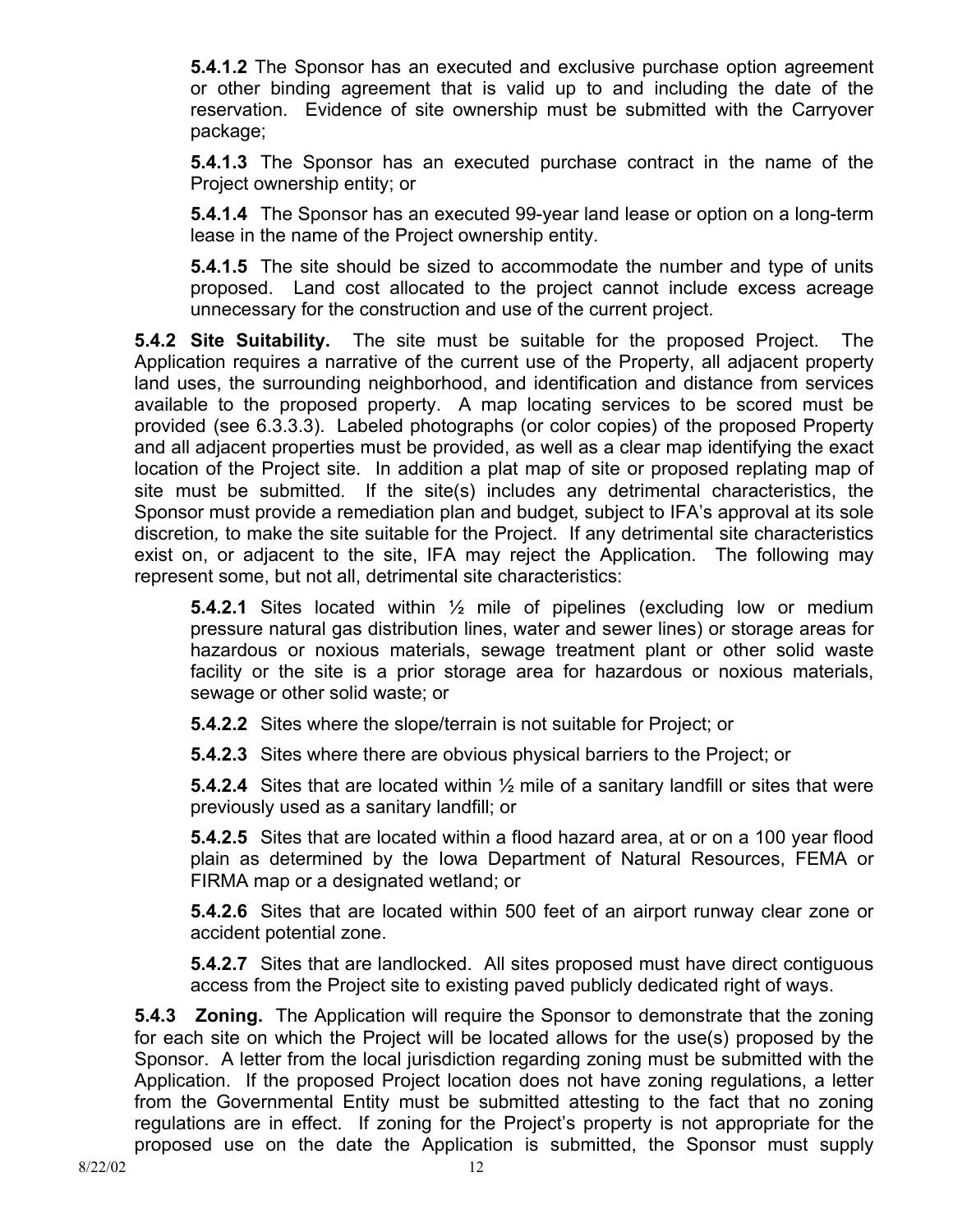adequate evidence that demonstrates zoning will be appropriate by the time construction begins or a Carryover Agreement is executed.

**5.4.4 Utilities.** The Application will require the Sponsor to show that all Utilities are or will be physically available to and have adequate capacity for the proposed Project. The appropriate utility company for each service or the city must confirm in writing the availability and capacity of utilities at the proposed Project site. If Utilities are not available to the site on the date the Application is submitted, the Sponsor must supply adequate evidence that demonstrates that the Utilities will be available by start of construction. This evidence must include the appropriate funding source the Sponsor will utilize for the Utility extension. Any charges for the extension of services that are not normal extensions may not be included in eligible basis

**5.5 Qualified Development Team.** The Application will require the Sponsor to identify the Development Team (Sponsor, contractor, architect, engineer, consultant, tax accountant, tax attorney, management company, syndicator and general partner). The Sponsor will be required to provide a narrative describing each member's function and explain how the Development Team possesses the necessary experience to successfully complete the proposed Project and any other projects under construction, and that it has developed projects of comparable size and financing complexity. The qualifications of the Development Team will be evaluated again at Carryover and the reservation of Tax Credits may be revoked, at the sole discretion of IFA, if the Development Team is not qualified.

**5.6 Building Standards.** IFA generally yields to the local jurisdiction in all matters pertaining to development and construction standards. If a local jurisdiction, therefore, has published more restrictive standards than those stated below, the standards of the local jurisdiction will apply. All Projects financed and built under the Program are to meet or exceed the following standards, unless the Project is statutorily exempt due to the nature of the Project. The Application will require the Sponsor to demonstrate that they have or will meet the standards that apply to the Project. The standards are:

**5.6.1** Uniform Building Code of 1997 adopted & published by the International Conference of American Building Officials

**5.6.2** Uniform Mechanical Code of 1997 adopted & published by the International Association of Plumbing & Mechanical Officials

**5.6.3** Uniform Plumbing Code adopted & published by the International Association of Plumbing & Mechanical Officials

**5.6.4** National Electrical Code of 1999 adopted by the National Electrical Code Committee & published by the National Fire Protection Association, Inc.

**5.6.5** Uniform Federal Accessibility Standards cited in 24CFR Part 8 and delineated in the American National Standards Institute Standard 1986 A117.1

**5.6.6** The Americans With Disabilities Act of 1990

**5.6.7** The Federal Fair Housing Act of 1988 including Title VI of the Civil Rights Act of 1964, Section 109 of the Housing and Community Development Act of 1974, Title VIII of the Civil Rights Act of 1968, Section 3 of the Housing and Urban Development Act of 1968, Executive Order 11063, Section 504 of the Rehabilitation Act of 1973

**5.6.8** The International Energy Conservation Code of 1998 adopted by the International Code Council of the Conference of American Building Officials

**5.6.9** The Lead Based Poisoning Prevention Act, the HUD Guidelines for the Evaluation and Control of lead Based Painting Housing, Environmental Protection Administration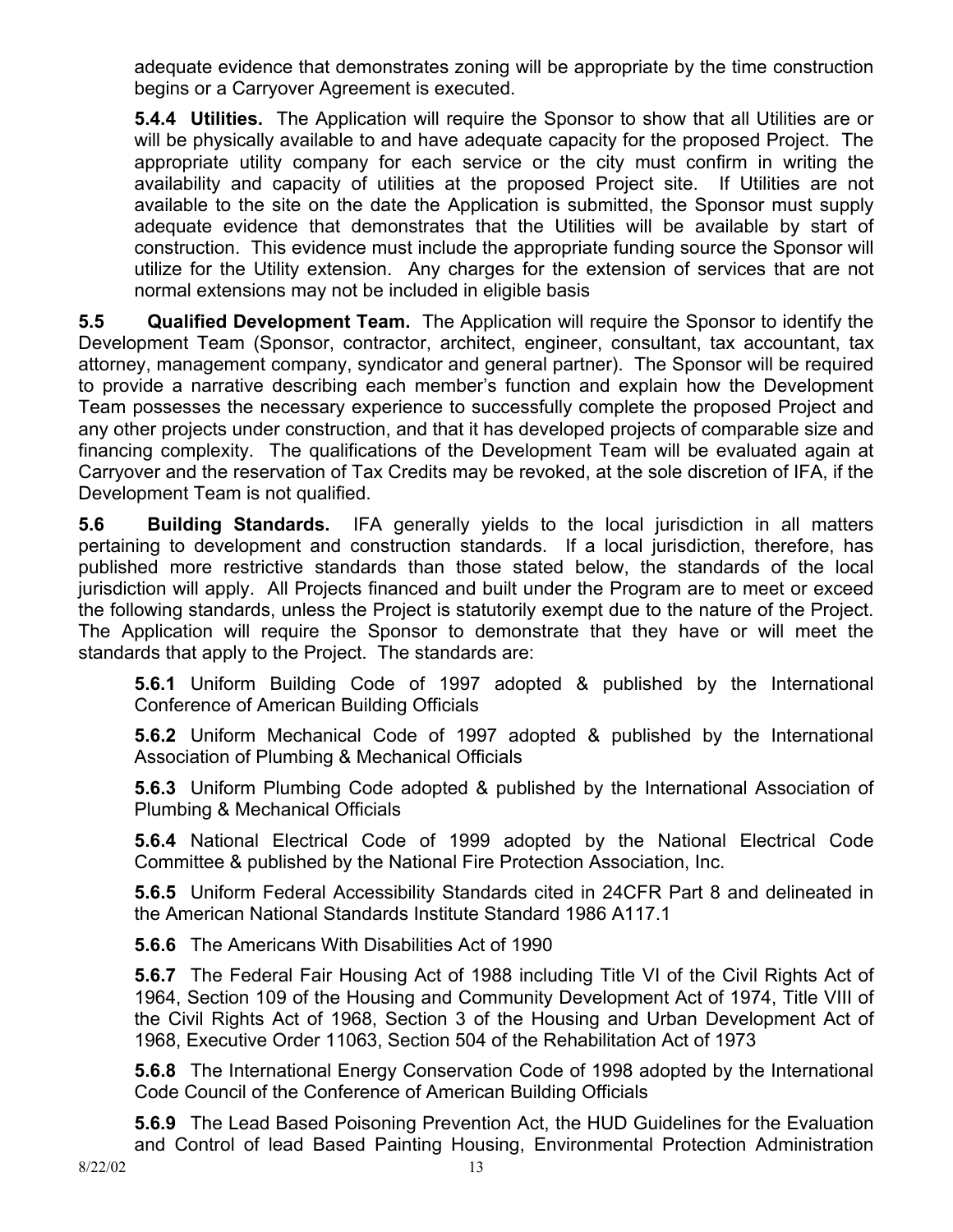(EPA) and Occupational Safety and Health Act (OSHA) provisions shall apply when applicable.

**5.6.10** The minimum development characteristics as outlined in an attachment to the Application that includes both minimum construction and scoring requirements.

**5.7 Market Study.** All Projects requesting Tax Credits, regardless of the number of units, must have a Market Study submitted with the Application. The Market Study must document the housing needs of the community. If the Market Study or IFA's analysis of the Market Study and/or analysis of independent information obtained by IFA does not demonstrate, at the sole discretion of IFA, that the locality needs the low-income housing as proposed by the Project, the Project will be rejected at threshold and will not be scored*.* The Market Study requirements will be provided as an attachment to the Application and will include, but not be limited to, the housing needs of low-income and /or special needs population in the area served by the Project, proposed project description, market area analysis, supply analysis, demand analysis, and conclusions and recommendations. The study must be conducted at the Sponsor's expense by a disinterested party approved by IFA.

**5.8 Capital Needs Assessment for Rehabilitation, Preservation and Adaptive Reuse Projects.** The Application will require the Sponsor to acknowledge the Capital Needs Assessment requirement and that IFA will use it in the Carryover evaluation. The Capital Needs Assessment must be prepared by a competent third party, such as a licensed architect or engineer. The third party may be a member of the Development Team with prior approval by IFA after the allocation of Tax Credits, but may not be the Sponsor. The assessment must include a site visit and physical inspection of the interior and exterior of units and structures, as well as an interview with available on-site property management and maintenance personnel to inquire about past repairs/improvements, pending repairs, and existing or chronic physical deficiencies. The assessment must also consider the presence of hazardous materials on the site. The assessment must include an opinion as to the proposed budget for recommended improvements and should identify critical building systems or components that have reached or exceeded their expected useful lives. The Application will fully describe the Capital Needs Assessment requirements.

**5.9 Local Contributing Effort.** The Application will require the Sponsor to document a Local Contributing Effort by a public or private agency with a value of at least one percent of the Hard Construction Costs. The IFA provided exhibit in the Application must be used in documenting the Local Contributing Effort. A Local Contributing Effort will not be considered as qualifying for this Section if the Local Contributing Effort was made more than one year before the effective date of the QAP unless it is a contribution in the form of land or buildings. The agency making the Local Contributing Effort must indicate the value of its contribution including a description of land value and how it was determined. The value of the Local Contributing Effort is the value of the contribution made by the agency minus the value of any consideration or accommodation received by the agency in return for the contribution. The Local Contributing Effort may be contingent upon the receipt of a Tax Credit Reservation.

**5.10 Commitment to Notify Public Housing Authority (PHA) of Vacancies.** The Application will require the Sponsor to notify the local PHA having jurisdiction in the political subdivision where the Project is located. The letter shall state the Sponsor's desire to be placed on the PHA's list. The Sponsor must provide a copy of this letter with their Application.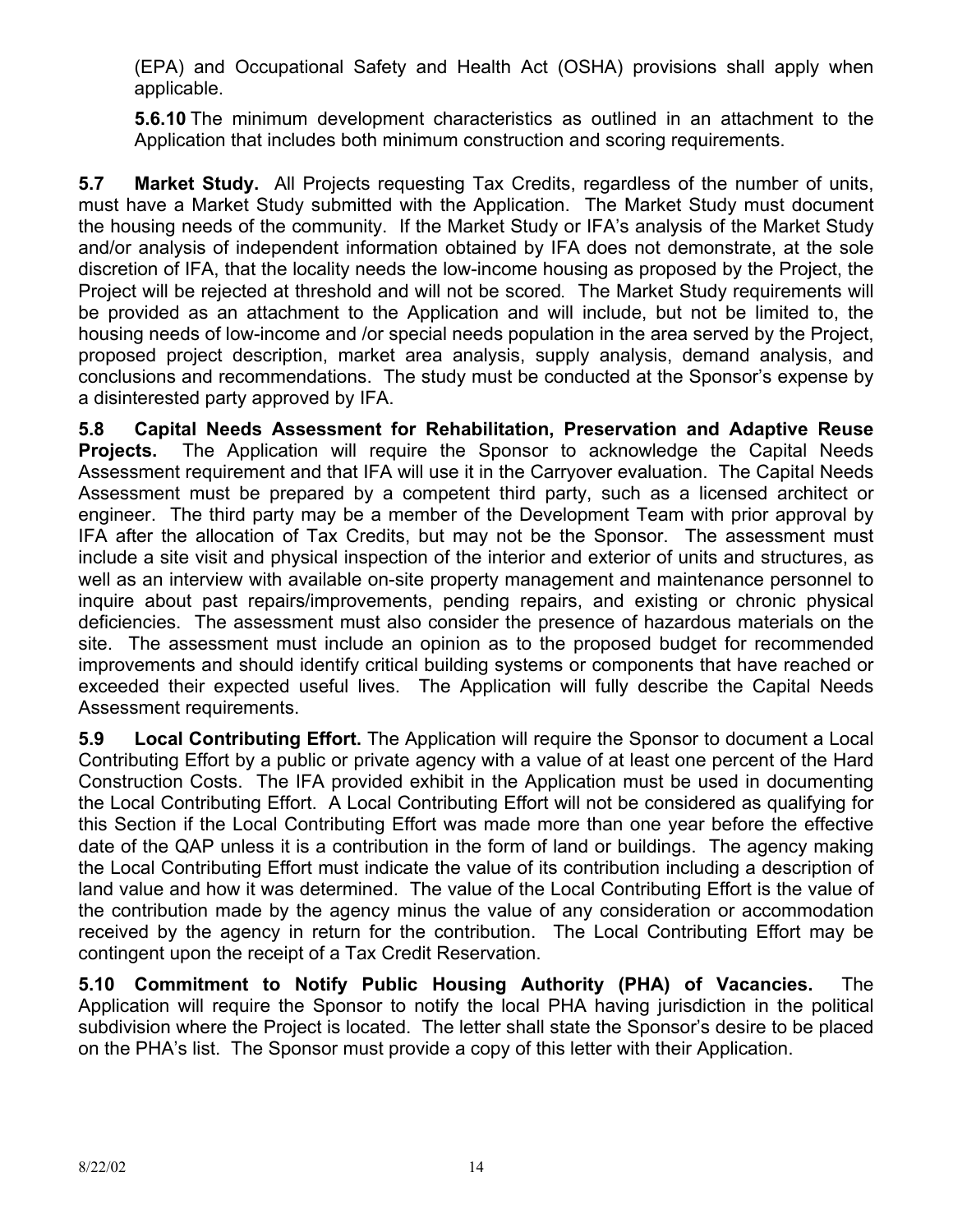**5.11 Ineligible Significant Parties.** For this Section, Significant Parties includes but is not limited to the Sponsor, the eventual owner of the Tax Credit Project, the eventual taxpayer of the Tax Credit Project, the developer, general partner, accountant, architect, engineer, financial consultant, any other consultant, management agent and the general contractor or other persons identified on the Project Development Team, but does not include syndicators, equity partners, private placement originators or limited partners.

**5.11.1** The following Significant Parties may be ineligible to participate in the Tax Credit Program and may not receive a Tax Credit Reservation, Tax Credit allocation at Carryover time or a Form 8609:

**5.11.1.1** Significant Parties who have unsatisfactory performance in any IFA sponsored or assisted program, as determined by IFA. Unsatisfactory performance may include but is not limited to a default of any obligation owed to IFA in any of its programs or an uncorrected default of any agreement between the Significant Party and IFA.

**5.11.1.2** Significant Parties who have received an uncorrected Form 8823 issued by IFA or any other state. For purposes of this Section uncorrected shall mean an 8823 that has not been corrected within the prescribed 90 day correction period or any extensions thereof. Sponsors are encouraged to submit detailed explanations on the exhibit provided in the Application of any uncorrected 8823's that have been issued with respect to properties associated with any Significant Parties.

**5.11.1.3** Significant Parties who have been convicted of or entered an agreement for immunity from prosecution, received a deferred conviction or sentence or suspended conviction, or pled guilty, including a plea of no contest, to a crime of dishonesty, fraud, tax fraud, embezzlement, bribery, payments of illegal gratuities, perjury, false statements, racketeering, blackmail, extortion, or falsification or destruction of records or crimes of violence toward vulnerable populations.

**5.11.1.4** Significant Parties who have been debarred from any program administered by IFA, any other state agency, or any federal agency.

**5.11.1.5** Significant Parties who have an Identity of Interest with any debarred entity.

**5.11.1.6** Significant Parties who fail to disclose any direct or indirect financial or other interest a member of the Project Development Team may have with another member of the Project Development Team or with the Project.

**5.11.1.7** A Sponsor who fails to disclose all known members of the Project Development Team.

**5.11.2** In the event IFA discovers that the Sponsor, its Affiliates or other Significant Parties or any other person with an Identity of Interest associated with the Project have misrepresented the certifications made consistent with this Section or the Sponsor, its Affiliates, other Significant Parties or any other person with an Identity of Interest associated with the Project has failed to make the disclosures required by the QAP and Application or the Sponsor, its Affiliates, other Significant Parties or any other person with an Identity of Interest associated with the Project made any material misrepresentation on the Application or in any of the documents submitted with the Application, IFA may do one or more of the following: bar the offending party from applying for Tax Credits for a period of up to five years, revoke the Tax Credit Reservation awarded or issue a Form 8823 if the Project has been placed in service.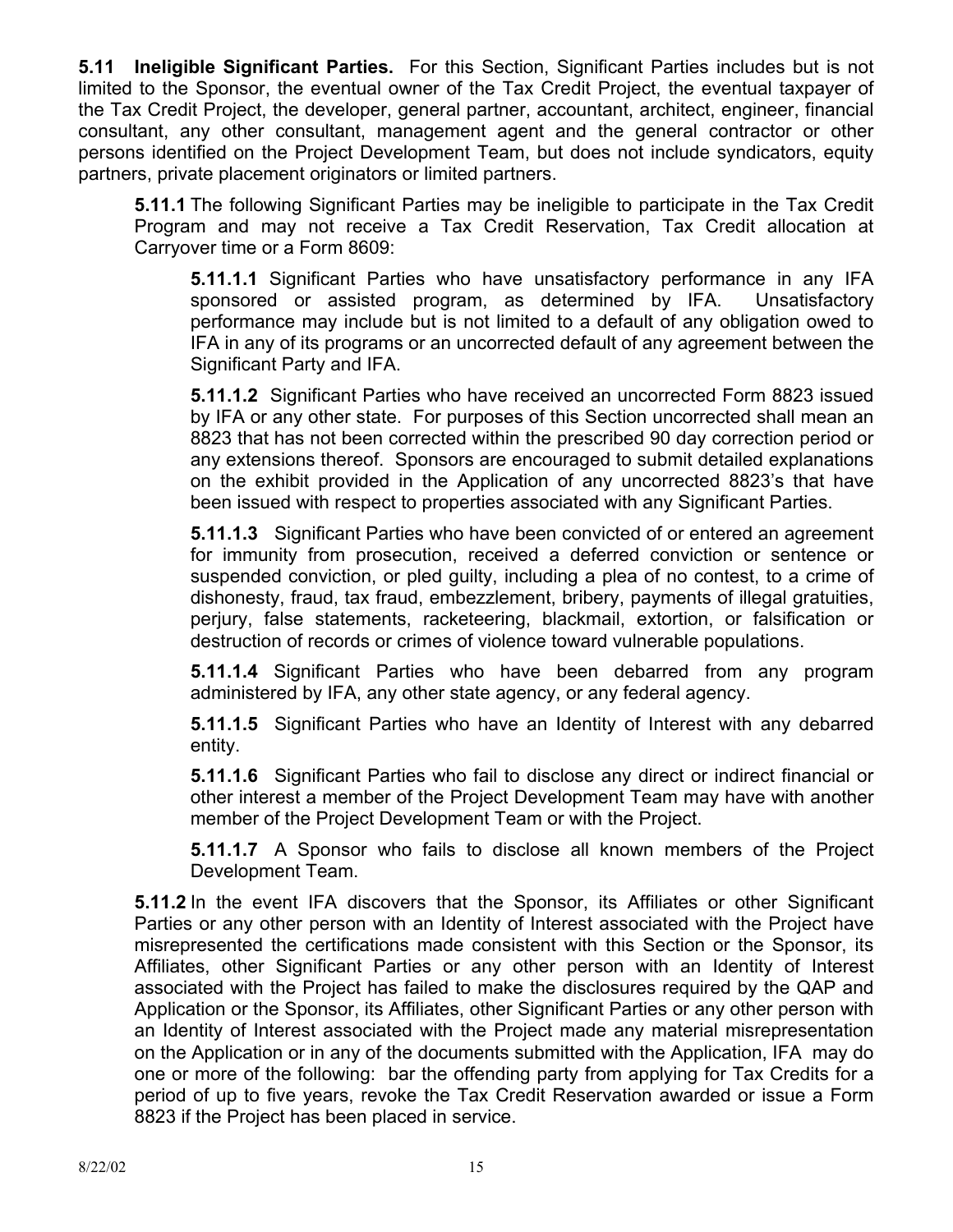**5.12 Additional Threshold Requirements for Nonprofit Organizations.** To be eligible for Tax Credits from the Nonprofit Set-Aside, the Applicant is required to demonstrate the involvement of a Qualified Nonprofit Organization. To qualify, the nonprofit must:

**5.12.1** Have a 501(c)(3) or 501(c)(4) designation from the IRS and be qualified to do business in Iowa.

**5.12.2** The nonprofit cannot be formed by one or more individuals or for-profit entities for the principal purpose of being included in the Nonprofit Set-Aside. Nor can the nonprofit be controlled by a for-profit organization. IFA may make a determination as to whether a nonprofit is controlled by a for-profit.

**5.12.3** The nonprofit and/or parent nonprofit organization must have as one of its exempt purposes the fostering of low-income housing and must have been so engaged for the two years prior to the Application submission date. The Application must demonstrate the nonprofits' programs include a low-income housing component.

**5.12.4** The nonprofit must, directly or through a partnership, prior to the reservation of Tax Credits:

**5.12.4.1** Own all of the general partnership interests of the ownership entity of the Project; or own one hundred percent of the stock of a corporate ownership entity of the Project alone or with other nonprofits who meet all the requirements of this section or:

**5.12.4.2** Own, along or with other nonprofits who meet all of the requirements of this Section, one hundred percent of the stock of an entity that is the sole general partner or sole managing member of the ownership entity of the Project.

**5.12.5** The nonprofit must be materially participating (regular, continuous and substantial on-site involvement) in the operation of the Project throughout the Compliance Period.

**5.12.6** IFA reserves the right to conduct due diligence to determine whether an entity is a Qualified Nonprofit Organization.

**5.13 Displacement of Tenants.** IFA will accept Applications that have displaced (or will displace) tenants. The Application will require the Sponsor to submit an acceptable relocation plan.

**5.14 Confirmation of Eligibility—Rehabilitation or Acquisition.** The Application will require the Sponsor to confirm eligibility under IRC Section 42(d)(2)(B)(ii) (the ten-year rule) by listing each building by building address, the date the building was placed in service by the Sponsor from whom the building was or will be acquired, the date the building was or is planned for acquisition by the Sponsor, and the number of years between the date the building was last placed in service and the expected date of acquisition. If the number of years for any building is less than ten years, a Sponsor must explain any exception under the Internal Revenue Code, which would make the building eligible for Tax Credit under IRC Section 42(d)(2)(B)(ii).

**5.15 Rehabilitation Standards.** If the Sponsor is proposing to rehabilitate a building(s), the Application will require the Sponsor to provide information regarding rehabilitation expenditures for each building. A Sponsor must identify, with respect to each building as required by the Application, the Rehabilitation Expenditures as defined in IRC Section 42(e)(2) which shall be allocable to or substantially benefit the affordable units in such building. A Sponsor must show the calculations for whether the amount of Rehabilitation Expenditures is at least equal to the greater of 10 percent of the expected adjusted basis of the building or a \$3,000 rehabilitation expenditure per Low-Income Unit. Additionally, a Sponsor must indicate that all buildings in the Project qualify for the exception provided for in IRC Section 42(e)(3)(B) regarding the ten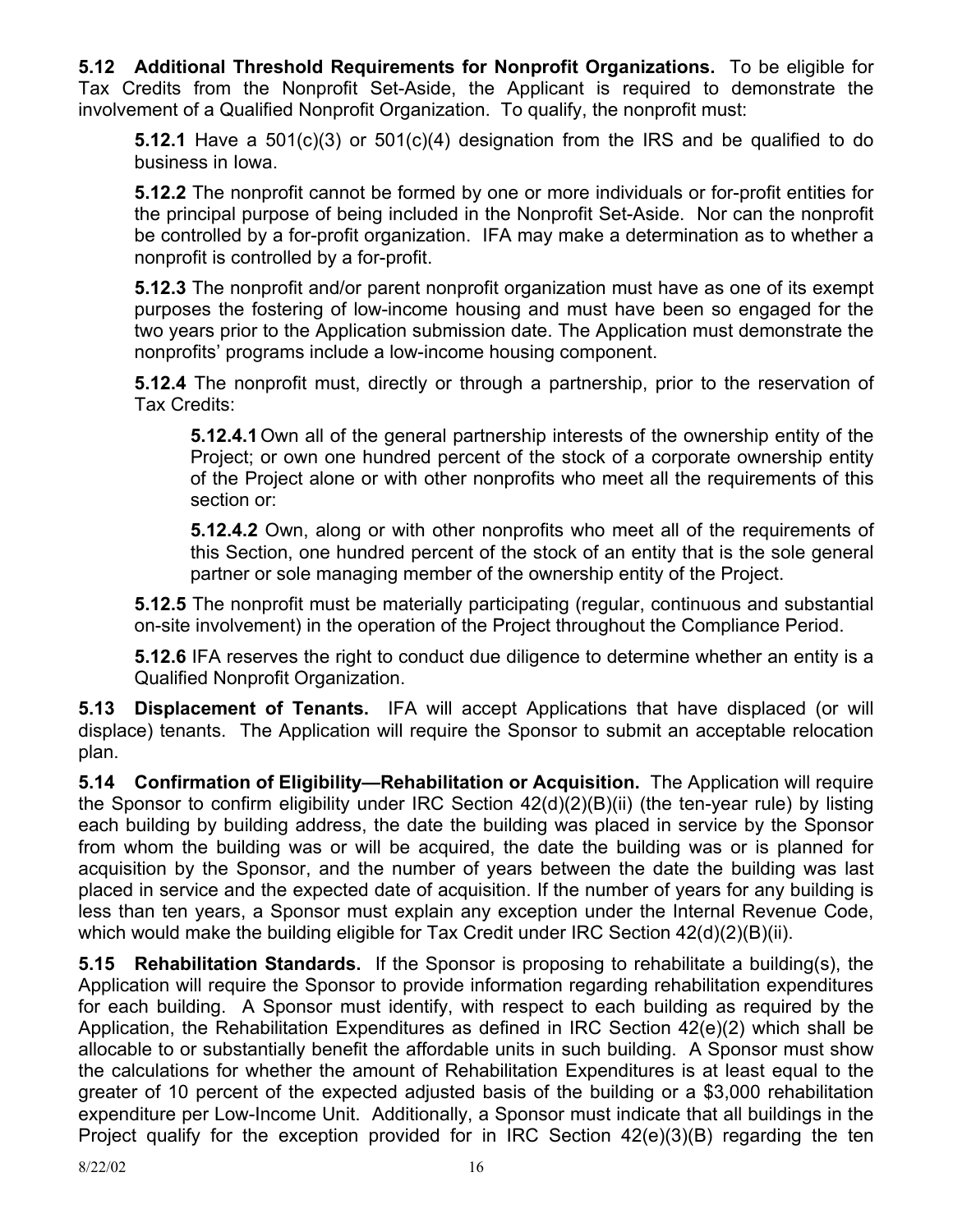percent (10%) basis requirement or that all the buildings qualify for the exception provided for in IRC Section 42(f)(5)(B)(ii)(II) regarding the \$3,000 per unit requirement or that there are different circumstances for each building as described by the Sponsor.

**5.16 Scattered Sites.** The Sponsor must submit a composite Application reflecting the total of all sites as well as separate site specific exhibits for each site included in the Project. A scattered site Project will be treated as a single Project if all Low-Income Units in the buildings are rent-restricted. A scattered site is a Project where multiple buildings with similar units are not located in proximity to one another, but are owned by the same party and financed under the same agreement(s). A scattered site project may be new construction, acquisition, rehabilitation or a combination of these types. In the case of a single family scattered site Project, a maximum number of 12 units are allowed at any separate site.

**SECTION 6. SELECTION CRITERIA.** Applicants will be evaluated using the preference and selection criteria required in IRC Section 42. Certain selection criteria are subject to compliance monitoring and will be incorporated into the Land Use Restrictive Covenants and will be binding for the length of the Land Use Restrictive Covenants or any renewal thereof. IFA reserves the right to limit the reservation of Tax Credits to: 144 units in the Des Moines MSA; 96 units in all other MSA's or 48 units in any Non-MSA county unless market study or studies or independent information obtained by IFA would support awarding Tax Credits for a greater number of units. These limits will not include Projects that are part of the Hard to House Set-Aside in Section 2.7, the Affordable Assisted Living Set-Aside in Section 2.8 or Projects that are the rehabilitation of existing low-income units and are therefore not adding any additional Low-Income Units to the community. Awards for the Hard to House, Assisted Living and Preservation Set Asides will be made followed by the Federally mandated Non profit Set Aside. If there are insufficient Non profit Projects to fulfill the requirements of Section 42, Non profits awarded in the Hard to House and Affordable Assisted Living Set Asides will be counted to meet the Section 42 requirements.

**6.1 Tie Breaking Procedure.** A tie breaking procedure will apply in the event that a Project accumulates an equal number of points with another Project(s) and only a limited number of the Projects are eligible to receive a reservation under the remaining amount of State Ceiling. Under this circumstance, the Project that is located in the community with the greatest demand for the proposed Project, at the sole discretion of IFA, will be selected.

**6.2 Discretion by the Board.** Irrespective of scoring including a tie in the scoring, the Board may determine that:

**6.2.1** A Project shall receive a lower amount of Tax Credit than has been requested if the Project would otherwise have been awarded Tax Credits but there is an insufficient amount of Tax Credit ceiling available to fully reserve the amount of the Tax Credit requested. The Board may award the amount of the remaining State Ceiling to the Project even though the amount is less than the amount requested. The Sponsor can decide whether to accept the partial tender of Tax Credit or be placed on a waiting list for the full amount of the requested Tax Credit.

**6.2.2** Acquisition/Rehabilitation, Preservation, Adaptive Reuse or Historic Preservation Projects may apply for additional credits if Project costs exceed original cost estimates including contingency fund. A contingency fund of up to 15% must be included in all Acquisition/Rehabilitation, Preservation or Historic Preservation Projects. Additional credits may be granted by the Board, if excess credits are available after the carryover allocation agreement is complete. Amount of contingency funds in original application may be taken into consideration when awarding additional tax credits. No additional Developer's fee will be allowed under this section.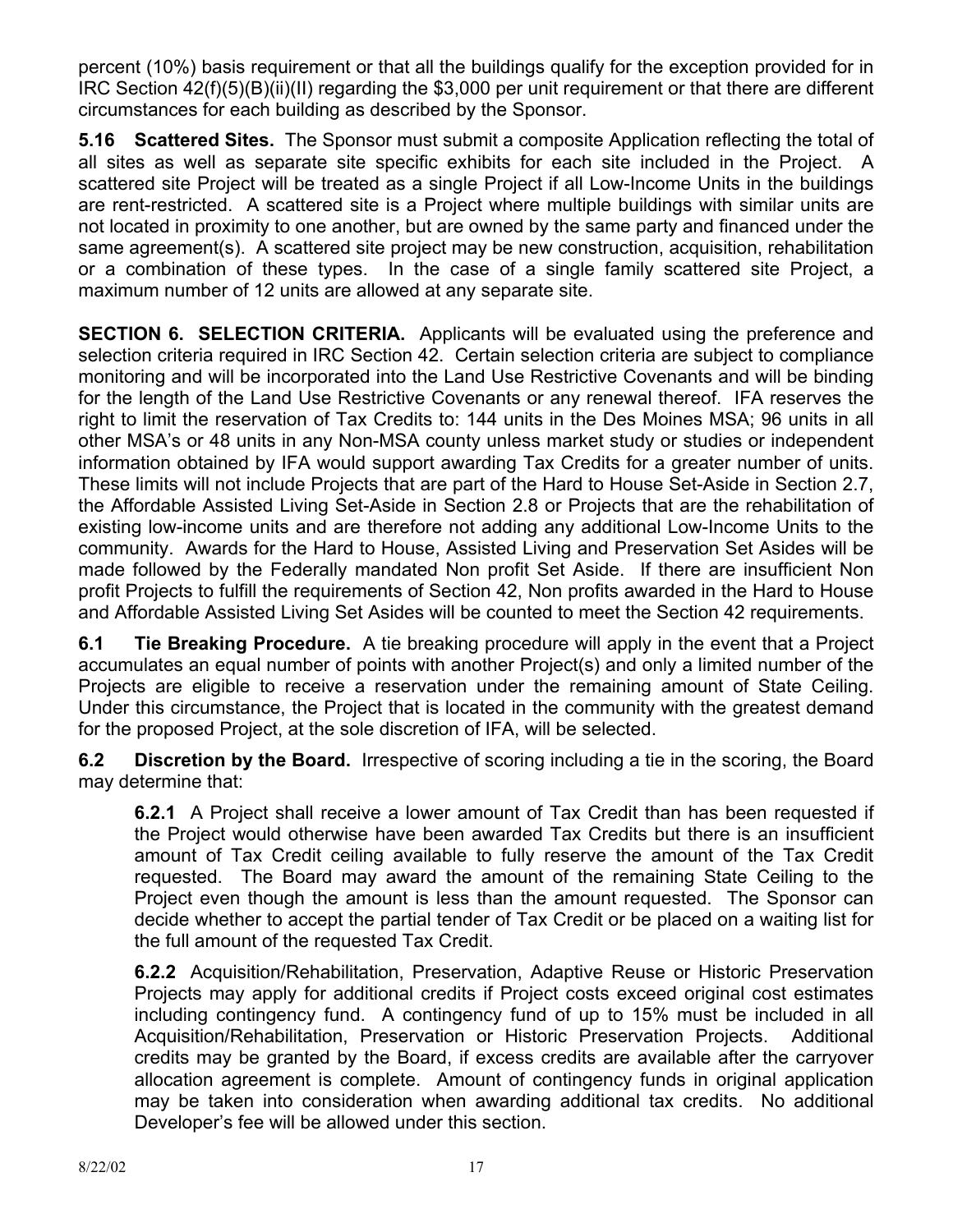**6.2.3** A Project satisfies the preferences described in Iowa Code Section 16.4.

**6.2.4** A Project may not be awarded Tax Credits for any of the reasons described in this Section. In the event IFA elects not to award Tax Credits to a Project for the reasons identified herein, the Board will identify the primary reasons a Project was not funded.

**6.2.4.1** The Project does not further the stated purposes and objectives of the Low-Income Housing Tax Credit Program as described in Section 1 of the QAP.

**6.2.4.2** The Project is not needed in the community for which it has been proposed. The Board may consider the Market Study, any independent verification IFA has completed, vacancy rate and rents in the market and affordable or subsidized housing projects, or population trends in the area.

**6.2.4.3** The Project is not preferred by other state or federal governmental units or political subdivisions. IFA may consider city council resolutions. IFA may also consider whether funding commitments made by other governmental units have been received by a Project.

**6.3 Scoring Criteria.** IFA will award points for the following items provided adequate evidence supports the award of points. Evidence will be identified in the Application or an exhibit to the Application.

## **6.3.1 Tenant related categories. (105 points maximum)**

**6.3.1.1** Projects that provide units that are to be set aside and occupied by tenants with incomes at or below 40% AMGI and rent restricted. 1 point for each full 1% of units in the Project (15 points maximum) **0 to 15 points** 

**6.3.1.2** Market Rate units (not eligible for Tax Credits). At least 20% of Project must be Market Rate Units in order to receive points. 1 point for each 1% of units over 20% (30 points maximum) **0 to 30 points** 

**6.3.1.3** Electing 20/50 AMGI as the IRS Minimum Set-aside Requirement. If the 20/50 election is made, in order for any unit to qualify as a Low-Income Unit, the unit must be both rent restricted and occupied by individuals whose income is at or below 50% of the AMGI, or if the 40/60 election is made in order to qualify as a Low-Income Unit, the unit must be both rent restricted and occupied by individuals whose income is at or below 60% of the AMGI. **0 or 10 points** 

**6.3.1.4** Projects that can serve tenant populations with large families. Projects will qualify for this designation only if the Tax Credit units are 3 or 4 bedrooms. Points will not be awarded if IFA determines that the market does not have a need for this type of housing.

 Projects with 3-bedrooms and 1-1/2 Baths. 1 point (up to 10 points maximum) for each full 1% of LIHTC units. **0 to 10 points** 

 Projects with 4 or more bedrooms and 2 Baths. 1 point (up to 10 points maximum) for each full 1% of LIHTC units. **0 to 10 points** 

**6.3.1.5** Projects designed to serve a special needs population. The Sponsor must submit a complete supportive services plan in accordance with the attachment to the Application in order to score points in this category. The supportive services plan must be specific to the proposed Project. All requirements, including all population specific service requirements, must be listed in the plan. The descriptions of services must include enough details and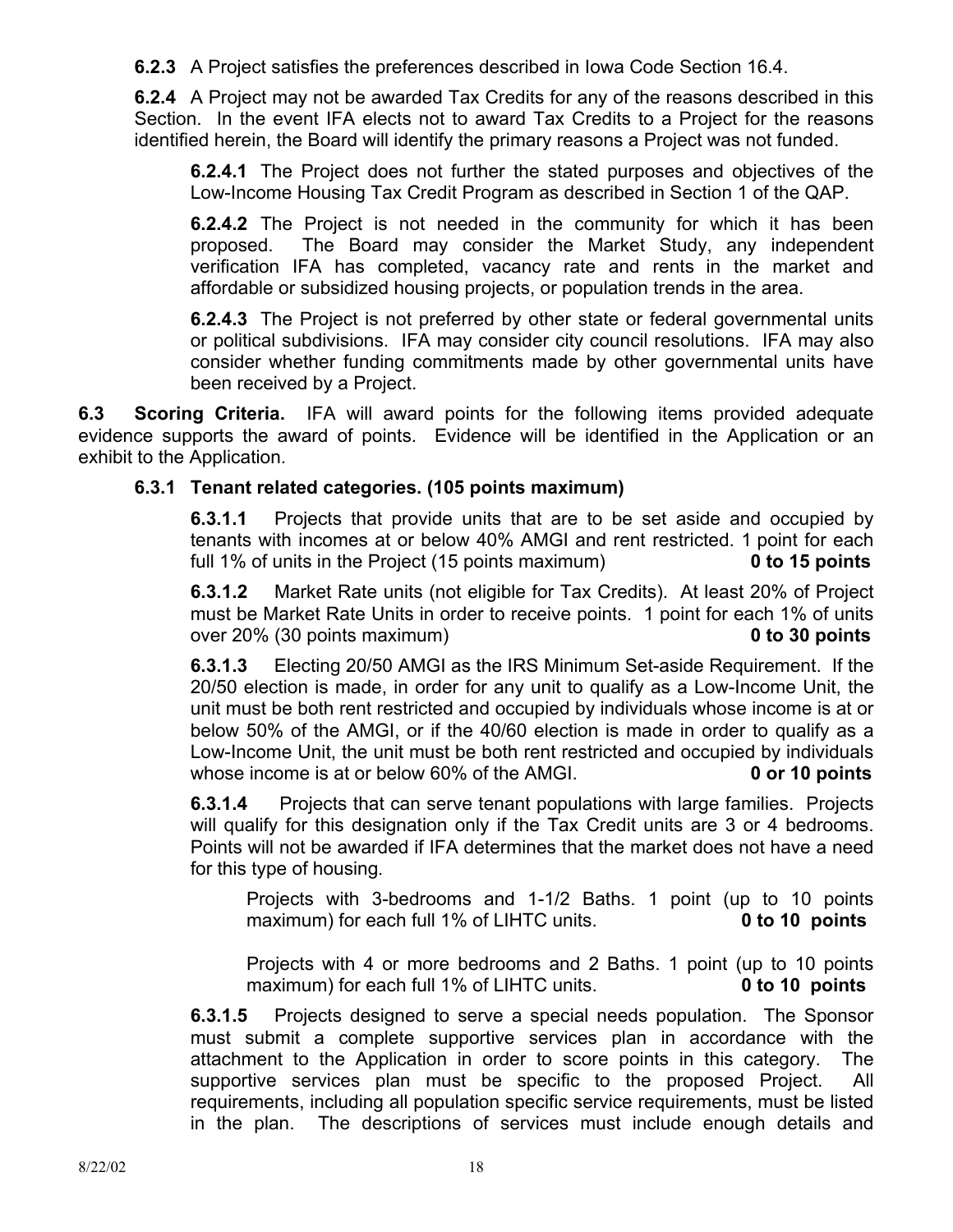information so that the Evaluator can determine how and who is provided the services and the population served. **0 to 30 points**

## **6.3.2 Compliance Period related categories. (20 points maximum)**

 **6.3.2.1** Projects obligated to serve qualified tenants for additional years beyond the minimum 15-year Compliance Period and 15 year extended compliance period required by IRC Section 42. Points will be awarded based on 5 points (up to a maximum of 20 points) for each full 5 years of additional compliance period elected. Sponsors may elect either an additional compliance period or eventual tenant ownership under Section 6.3.2.2. or Section 6.3.2.3 (points will not be awarded under both categories) **0 to 20 points**

**6.3.2.2** Projects that are intended for eventual tenant ownership. The Sponsor must include a plan as an attachment to the Application addressing: 1) services that prepare tenants to become owners of the property 2) plans for conversion of Project to tenant ownership at the end of the 15 year compliance period and 3) proposed budget to support 1 and 2 above. Sponsors may elect either an additional compliance period or eventual tenant ownership **0 to 5 points** 

**6.3.2.3** Iowa ROSE (Renter to Ownership Savings Equity) Program: 15 points will be awarded to a project owner who develops a bona fide long-term Iowa ROSE Program. Long-term Iowa ROSE is a lease-to-own single family home program pursuant to a plan and with documents approved in advance by IFA with the house to be sold to a qualified tenant at the end of the 15 year compliance period. **0 to 15 points** 

## **6.3.3 Location related categories. (80 points maximum)**

**6.3.3.1** Projects that are located within a qualified census tract and can demonstrate that they contribute to a concerted community revitalization plan. A concerted community revitalization plan is an IDED Enterprise Zone, HUD Enterprise Community, IDED Main Street Program, IDED Tax Increment Finance (TIF) Variance approved communities, Self-Supporting Municipal Improvement District or historic structures listed on the National Register of Historic Places or determined eligible for the National Register by the State Historic Preservation Officer. The Project site must be within the geographic boundaries of the community revitalization plan and the plan must describe revitalization activities in the neighborhood surrounding the proposed Project. **0 or 20 points** 

**6.3.3.2** Projects located in: an IDED Enterprise Zone; a HUD Enterprise Community; a Brownfield Site; an IDED Main Street Program; an In-Fill Lot; the attendance district of a Section 1113(3)(A) Elementary School (applies only to a multi family project). 10 points each (up to 40 points maximum) **0 to 40 points**

**6.3.3.3** Projects located near services.

| <b>Services</b>                                              | Within<br>1 Mile                 | Within<br>2 Miles             | Older Persons/<br>/Family/Both            |
|--------------------------------------------------------------|----------------------------------|-------------------------------|-------------------------------------------|
| <b>Public Transportation</b><br><b>Schools</b><br>Pharmacies | 2 points<br>2 points<br>2 points | 1 point<br>1 point<br>1 point | <b>Both</b><br>Family only<br><b>Both</b> |
| <b>Medical Services</b>                                      | 2 points                         | 1 point                       | <b>Both</b>                               |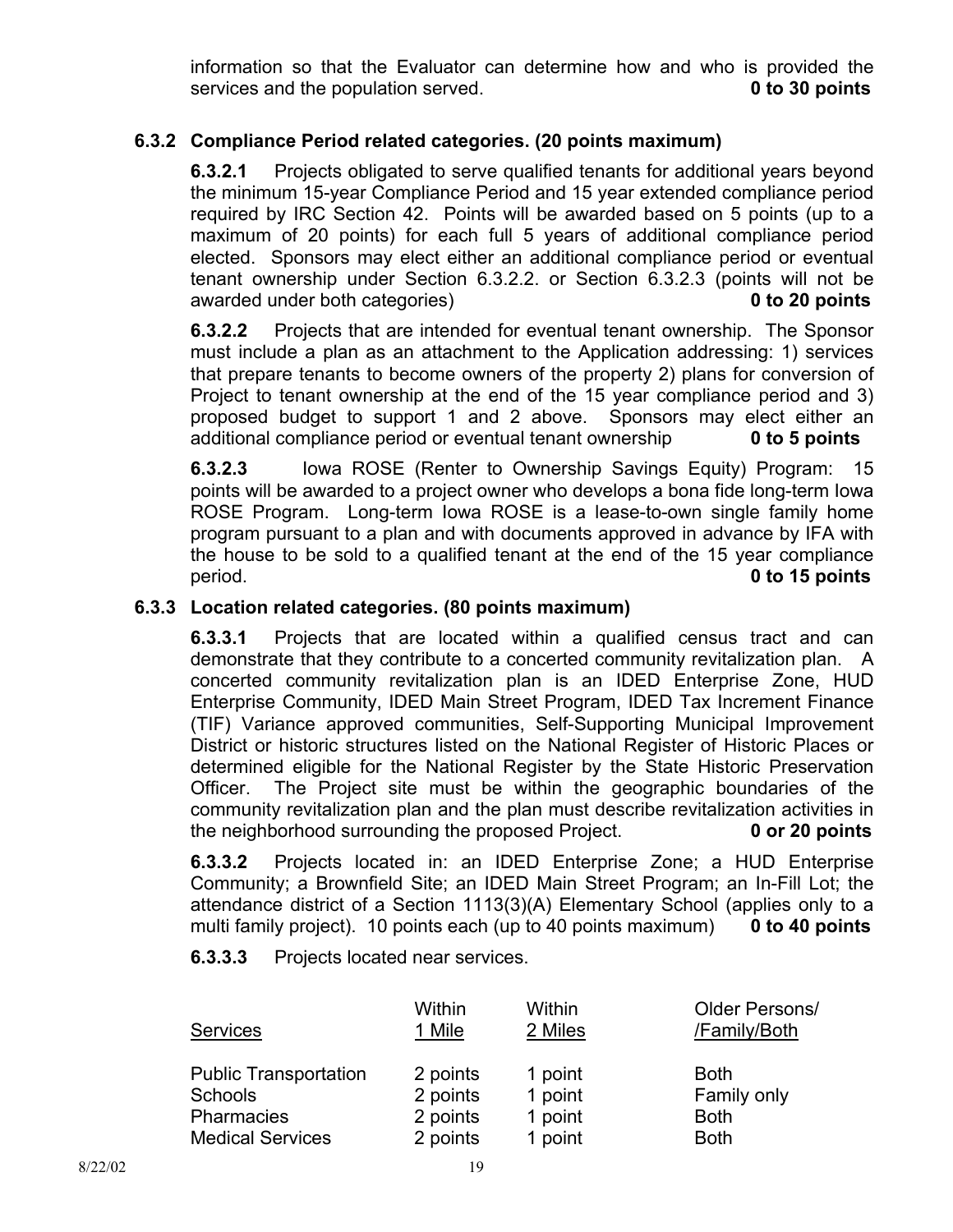| <b>Grocery Store</b>                                   | 2 points                           | 1 point  | <b>Both</b>               |  |  |  |  |
|--------------------------------------------------------|------------------------------------|----------|---------------------------|--|--|--|--|
|                                                        | (Not Convenience Store)            |          |                           |  |  |  |  |
| Day Care (not on-site)                                 | 2 points                           | 1 point  | Family only               |  |  |  |  |
| Library                                                | 2 points                           | 1 point  | <b>Both</b>               |  |  |  |  |
| <b>Senior Center</b>                                   | 2 points                           | 1 point  | <b>Older Persons only</b> |  |  |  |  |
| <b>Community Center</b>                                | 2 points                           | 1 point  | <b>Both</b>               |  |  |  |  |
| <b>Congregate Meal Site</b>                            | 2 points                           | 1 point  | <b>Older Persons only</b> |  |  |  |  |
| <b>Before and After School</b>                         |                                    |          |                           |  |  |  |  |
| Care Program                                           | 2 points                           | 1 point  | Family only               |  |  |  |  |
|                                                        |                                    |          | 0 to 10 points            |  |  |  |  |
| <b>6.3.3.4</b> Projects with services located on-site. |                                    |          |                           |  |  |  |  |
| Day Care (on site)                                     |                                    | 5 points | <b>Both</b>               |  |  |  |  |
|                                                        | Computer Learning Center (on site) |          | <b>Both</b>               |  |  |  |  |

#### **0 to 10 points**

### **6.3.4 Project characteristics related categories. (140 points maximum)**

**6.3.4.1** Projects that use existing housing, adaptive reuse or new construction, the improvement of which has been designated as part of a community revitalization plan. A community revitalization plan is an IDED Enterprise Zone, HUD Enterprise Community, IDED Main Street Program, IDED Tax Increment Finance (TIF) Variance approved communities, Self-Supporting Municipal Improvement District or historic structures listed on the National Register of Historic Places or determined eligible for the National Register by the State Historic Preservation Officer (SHPO). The Project site must be within the geographic boundaries of the community revitalization plan and the plan must describe revitalization activities in the neighborhood surrounding the proposed Project. **0 or 10 points**

**6.3.4.2** Projects that are locally, state or federally designated historic structures. Projects that provide for the rehabilitation of blighted buildings. Blighted buildings are buildings that are in severe disrepair, including, but not limited to, boarded up, abandoned or uninhabitable buildings, all of which have serious building code violations. **0 or 30 points** 

**6.3.4.3** Projects that are subsidized Preservation or Replacement Projects. Preservation subsidized Projects are defined as (not withstanding Threshold and other requirements in this QAP) a Project that has federal subsidy (HUD Section 8 or USDA Section 515) and is likely to lose their low-income status (HUD-opt out notice or USDA-prepayment filed), or in need of repair. Points will not be awarded if the Sponsor has an ownership interest in the existing HUD Section 8 or USDA project that is subject to the Preservation. Replacement Projects are defined as a Project submitted under this QAP that is located in a community where an owner of a prior Section 8 project based or USDA 515 has already terminated their project based rental assistance contract and the Market Study determines there is a need in the community for the number and type of units being proposed. Points will not be awarded if the Sponsor had an ownership interest in the HUD Section 8 or USDA project that is subject to the Preservation**.** A family project must replace a family Project, and an Older Person project must replace an Older Person Project. **0 or 30 points**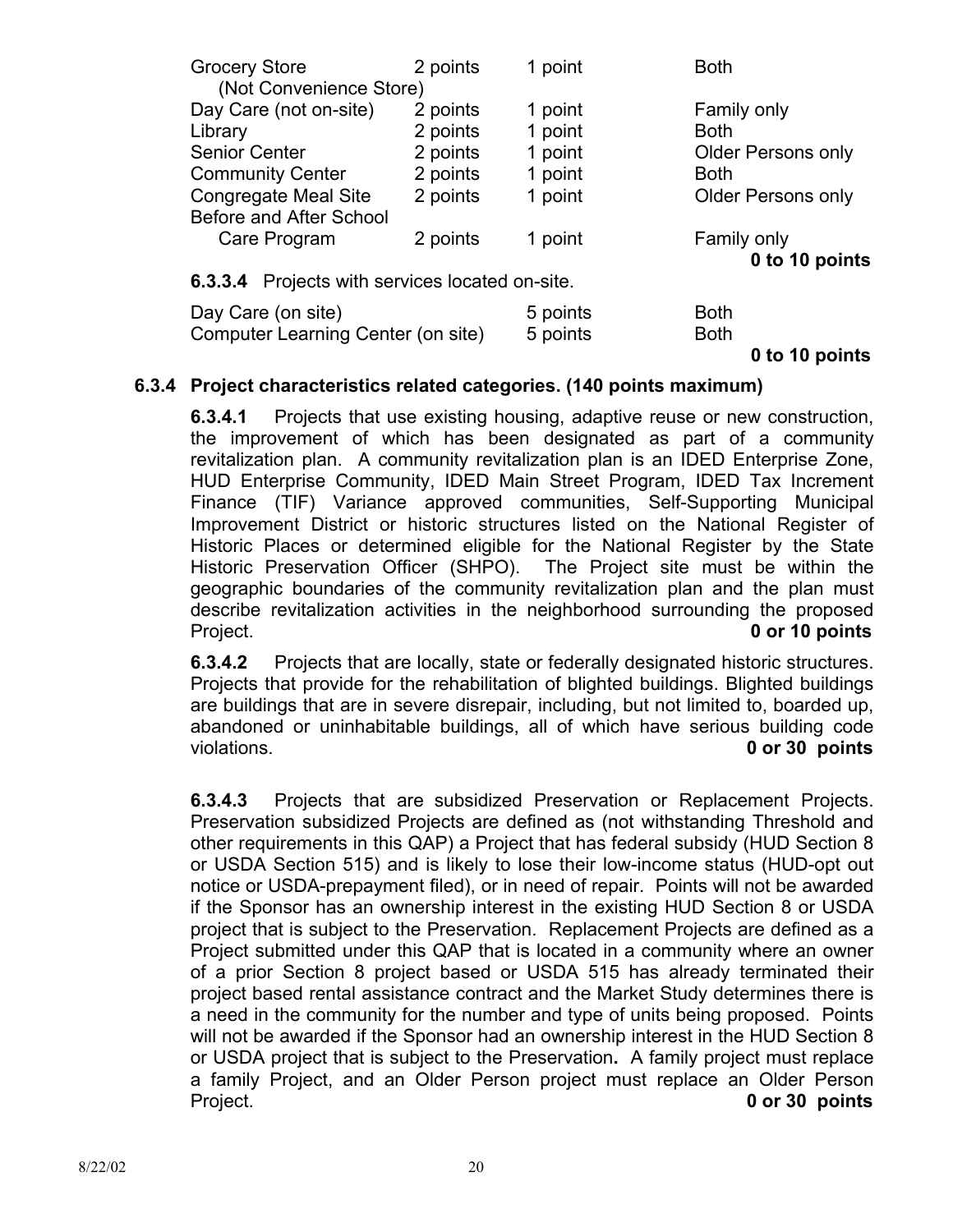**6.3.4.4** Projects that receive a resolution of support from the local governing body of the local political subdivision where the Project will be located.

### **0 or 10 points**

**6.3.4.5** Projects that have a written agreement with the Public Housing Authority (PHA) in the form provided by IFA and signed by both the Sponsor and the PHA.

#### **0 or 10 points**

**6.3.4.6** Projects that exceed the minimum construction characteristics as outlined in an attachment to the Application.

| <b>Exterior Construction</b> | 0 to 13 points |
|------------------------------|----------------|
| Insulation                   | 0 to 8 points  |
| <b>Doors</b>                 | 0 or 2 points  |
| <b>Window Sills</b>          | 0 or 2 points  |
| Laundry                      | 0 or 2 points  |
| <b>HVAC</b>                  | 0 to 14 points |
| <b>Community Rooms</b>       | 0 or 5 points  |
| <b>Main Entrance Areas</b>   | 0 or 2 points  |
| <b>Storage Units</b>         | 0 or 2 points  |

## **6.3.5 Sponsor characteristics related categories. (110 points maximum)**

**6.3.5.1** Financing Leverage using any combination of: Sponsor's Equity, local funding, state funding, federal funding or conventional financing (not the value of the Tax Credits, whether kept by the Sponsor, syndicated and/ or sold), 1 point for each full 1% of total Project cost multiplied by the applicable fraction.

### **0 to 100 points**

**6.3.5.2** Projects with participation in the Development Team by a firm designated as an Iowa Targeted Small Business. Points will only be available in this category for the following Development Team members: general partner, consultant, tax accountant, engineer, architect, general contractor, management company and tax attorney. Joint ventures, subcontracts, or joint fee arrangements cannot be used to score points in this category. **0 or 10 points** 

## **SECTION 7. NOTICE OF THE TAX CREDIT AWARD.**

**7.1 Written Notice of Tax Credit Awards.** Once IFA has reserved Tax Credits, a written notice of Tax Credit Reservation shall be faxed and mailed to all approved Sponsors. The effective date of the award will coincide with the date of the written notice. The unsuccessful Sponsors shall be notified by fax and by mail that IFA did not select their Projects, including an explanation as to why IFA did not select the Sponsor's Project.

**7.2 Waiting List.** The Board may establish a waiting list for unsuccessful Projects. The Board in its discretion may adjust the order on the waiting list for any reason, including but not limited to the result of an appeal. A Sponsor placed on the waiting list shall be required to reapply for Tax Credits if the Sponsor seeks funding from the next round of Tax Credit awards. Placement on the waiting list does not imply either directly or indirectly that the Board will forward fund the Sponsor's Project. The waiting list may be established based on financial feasibility, relative scoring, developer concentration, geographic distribution, or any of the other criteria described in the QAP. If Tax Credits become available, the Application will be reviewed to ensure that the Sponsor continues to satisfy all of the requirements of the QAP. If the Sponsor is in compliance with the QAP, the Board, at its next regular meeting, may make a Tax Credit Reservation award.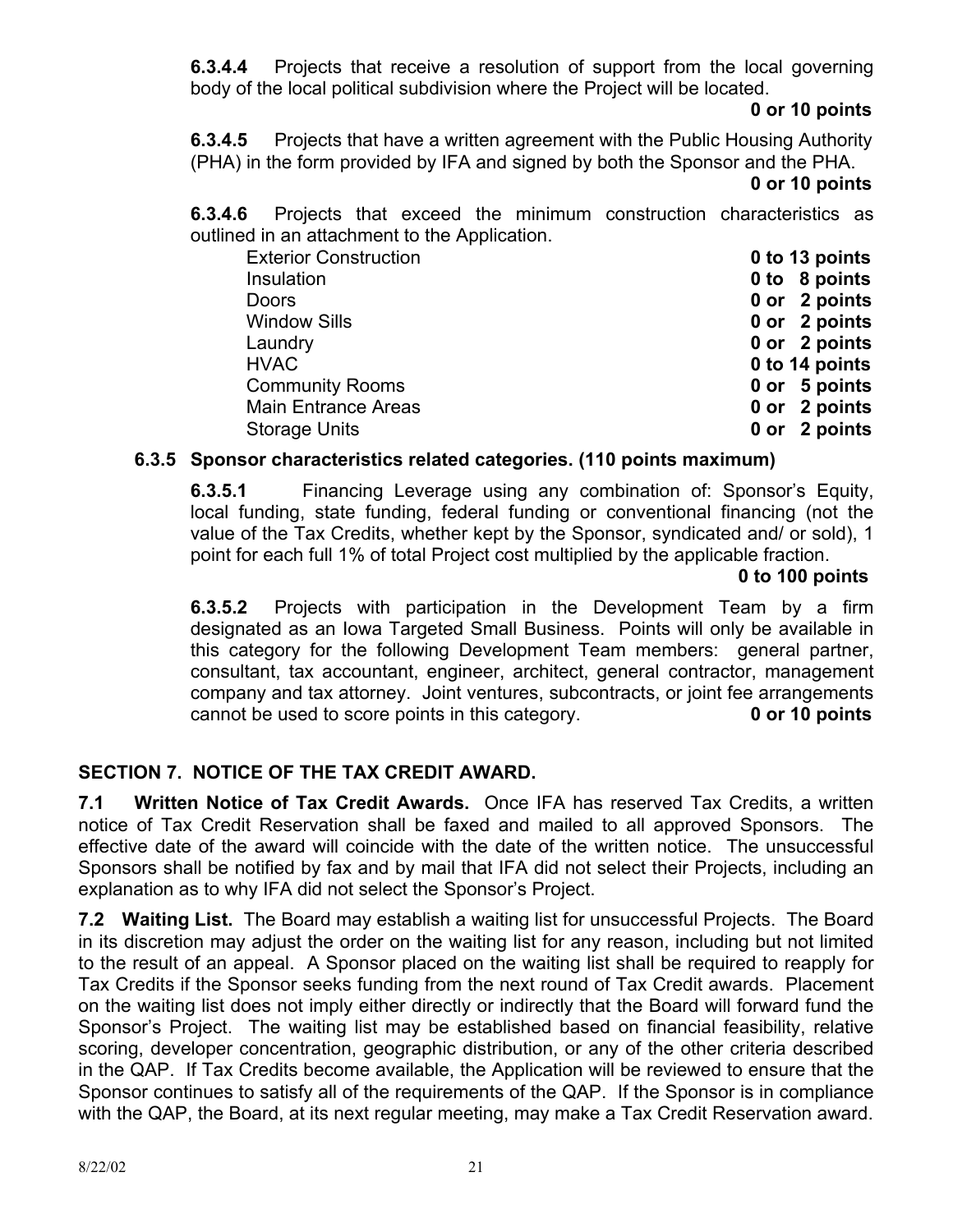**SECTION 8. POST RESERVATION REQUIREMENTS.** Once a Tax Credit Reservation has been awarded, the following additional requirements will apply. Failure to comply with any provision of this Section may result in the revocation of the Tax Credit Reservation or the issuance of Form 8823.

**8.1 Construction.** Construction must begin on a Project within 18 months from reservation date.

**8.1.1** IFA may periodically request a status report on the Project's construction timeline

**8.2. Amendments to the Application After Award.** A Sponsor may amend, with IFA's consent, its Application after an award of Tax Credits is made solely for the purpose of showing changes as described in this Section. This Section does not apply to Tax Credits awarded to a Tax Exempt Project qualifying pursuant to Section 3 of this QAP.

**8.2.1** Sources and uses of funds that do not change the amount of Tax Credits awarded.

**8.2.2** A minor change in the nature of the Project or changes in partnership members, shareholders, or limited liability members.

**8.2.3** Changes to the equity investors, syndicator or equity partner.

**8.2.4** Site changes that are equal to or exceed the site characteristics of the site first described in the Application. A site change will be permitted only if in IFA's sole discretion the substituted site does not reduce the number of points awarded during the evaluation process and it is within the same political subdivision or a part thereof.

**8.3 Material Changes.** If, upon the submission of the Carryover Application or the Form 8609 Application, or at any other time, it is determined that the Project is not substantially the same as the Project described in the Application, the Project will not receive an allocation of Tax Credit Reservation, or the amount of the Tax Credit will be adjusted or an IRS form 8823 will be issued. It is expected that the Projects will be the same as were originally scored under this QAP.

**8.3.1** Generally, changes in the total number of Tax Credit units, number of bedrooms per unit mix, special needs targeting, and tenant mix (low-income/market rate), are deemed to be material, and are not permitted.

**8.3.2** Changes in the number of buildings and units contained in each building will be allowed if changes are required by local regulatory codes and the Sponsor has obtained written approval from IFA to make the changes.

**8.3.3** Failure to notify IFA of a material change will result in the revocation of the Tax Credit Reservation or the issuance of Form 8823.

**8.4 Transfers.** Reservation and Carryover Allocations are not transferable. Form 8609 allocations will be issued only in the name of the entity named in the initial Application. Transfers subsequent to the issuance of the Form 8609 allocation are subject to provisions of Section 42(j)(6) of the Code.

**8.5 Return of Tax Credit.** Allocations of Tax Credit may only be returned in accordance with applicable U.S. Treasury Regulations on a date agreed upon by IFA and the Sponsor(s).

**8.6 Carryover Agreement.** All Sponsors requesting a Carryover Allocation must submit all items described in IFA's current Carryover Application Package.

**8.6.1. Marketable Title Requirement.** As part of the Carryover Application Package, the Owner must provide adequate evidence that the Owner's title in the real estate on which the Project is to be located is a marketable title pursuant to Iowa Land Title Examination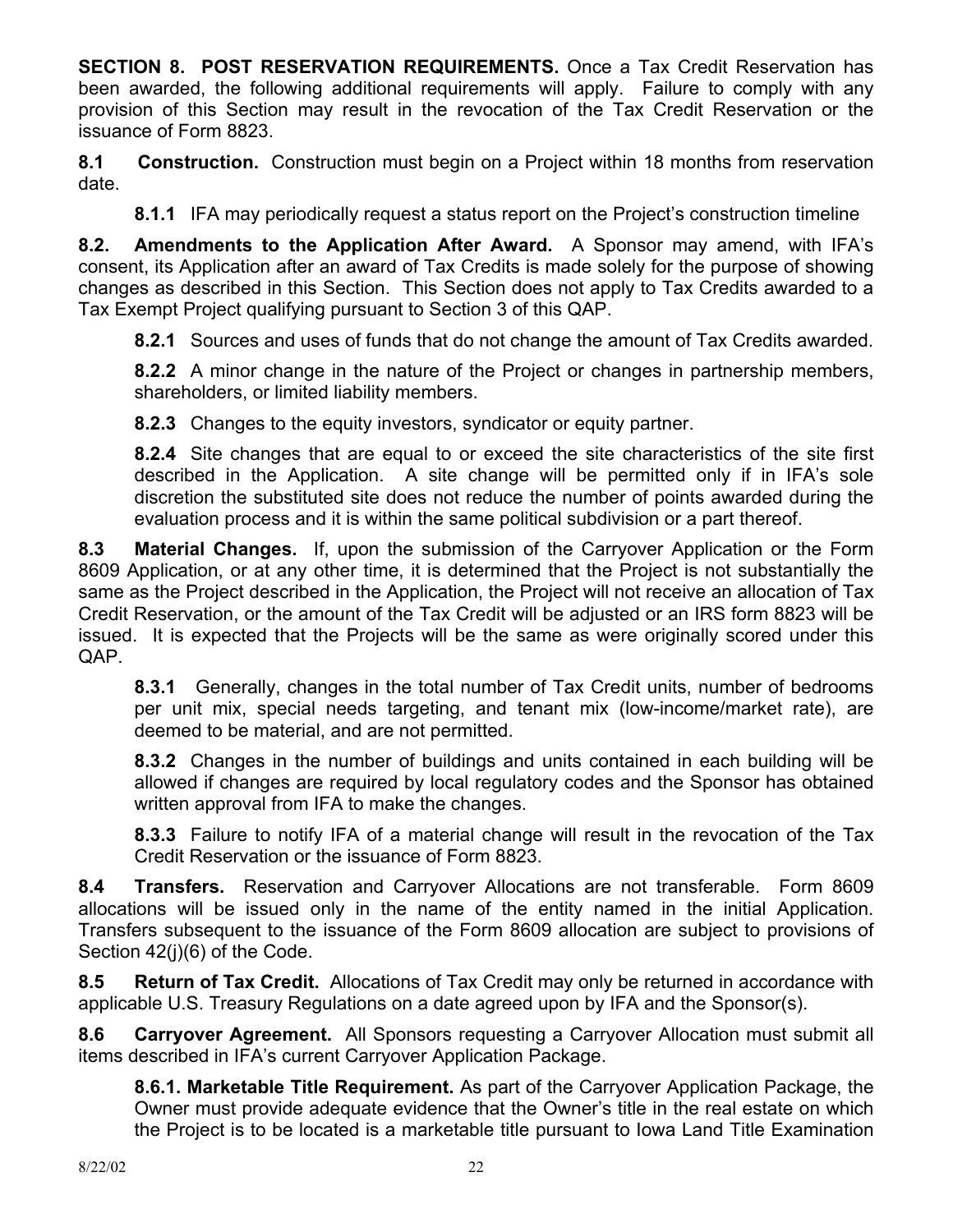Standards, or other applicable law. Adequate evidence of marketable title is demonstrated by either (1) a title opinion of an attorney authorized to practice law in Iowa showing marketable title in the Owner or (2) a title guaranty certificate issued by the Title Guaranty Division of the Iowa Finance Authority showing the Owner as the guaranteed.

**8.7 Form 8609.** All Sponsors requesting an IRS Form 8609 allocation must submit all items described in IFA's current Form 8609 request package.

**8.8 Change in General Partner, Majority Shareholder or Managing Member.** In the event there is a proposed change in a general partner, majority shareholder of a corporation or majority membership of a limited liability company after an allocation of Tax Credits has been made, IFA shall be notified by the partnership, corporation or limited liability company to obtain approval prior to the effective date of such change. The new general partner or new majority shareholder shall agree to meet the requirements described in the QAP before IFA shall consent to the change. If the requirements outlined in the QAP are not met, the request for transfer may not be approved. If IFA is not notified of a change in the general partner, IFA may issue a Form 8823.

**SECTION 9. APPEALS.** A Sponsor whose Application has been timely filed may appeal IFA's award of Tax Credits by filing a written notice of appeal within seven days of the award before the Iowa Finance Authority, 100 East Grand Avenue, Suite 250, Des Moines, Iowa 50309. Filing a notice of appeal shall not stay the Tax Credit reservation awards made by IFA. The notice of appeal must actually be received at this address within the time frame specified to be considered timely. The notice of appeal shall state the grounds upon which the Sponsor challenges IFA's award. In order to prevent the award of credits by IFA, an aggrieved party must request a stay of IFA's decision in conformance with rule 265 IAC 7.29(17A) within fourteen days of the date of the award.

**9.1 Procedures for Sponsor Appeal.** Any appeal of Tax Credit awards shall be heard by the Executive Director of IFA. The Executive Director shall grant the appellant reasonable opportunity to gather information and inquire as to why Tax Credits were not awarded. The Executive Director shall allow the appellant and IFA staff to make a presentation bringing forth all the relevant facts supporting their respective position. Such presentation shall be held no later than thirty days after the filing of an appeal, except where the party requests a stay under 265 IAC 7.29 (17A), in which case the presentation shall be held after the hearing requesting a stay.

**9.2 Decision.** Within seven days of the presentation, the Executive Director shall issue a written decision which clearly states why the appellant should have been awarded Tax Credits or why the decision to not award Tax Credits was appropriate. Such decision shall be delivered to the appellant and the Board.

**9.3 Remedies.** If the Executive Director determines that the appellant should have been awarded Tax Credits, the Executive Director shall include in the written decision a recommendation that the Board place the Project on a waiting list for unreserved or returned credits.

**9.4 Final Agency Action.** After receiving a written decision from the Executive Director, the Board must either approve or decline to approve the Executive Director's recommendation no later than the next regularly scheduled Board meeting. Such action by the Board shall be the final decision of the agency.

**9.5 Judicial Review.** Judicial review of IFA's final decisions may be sought in accordance with Iowa Code Section 17A.19.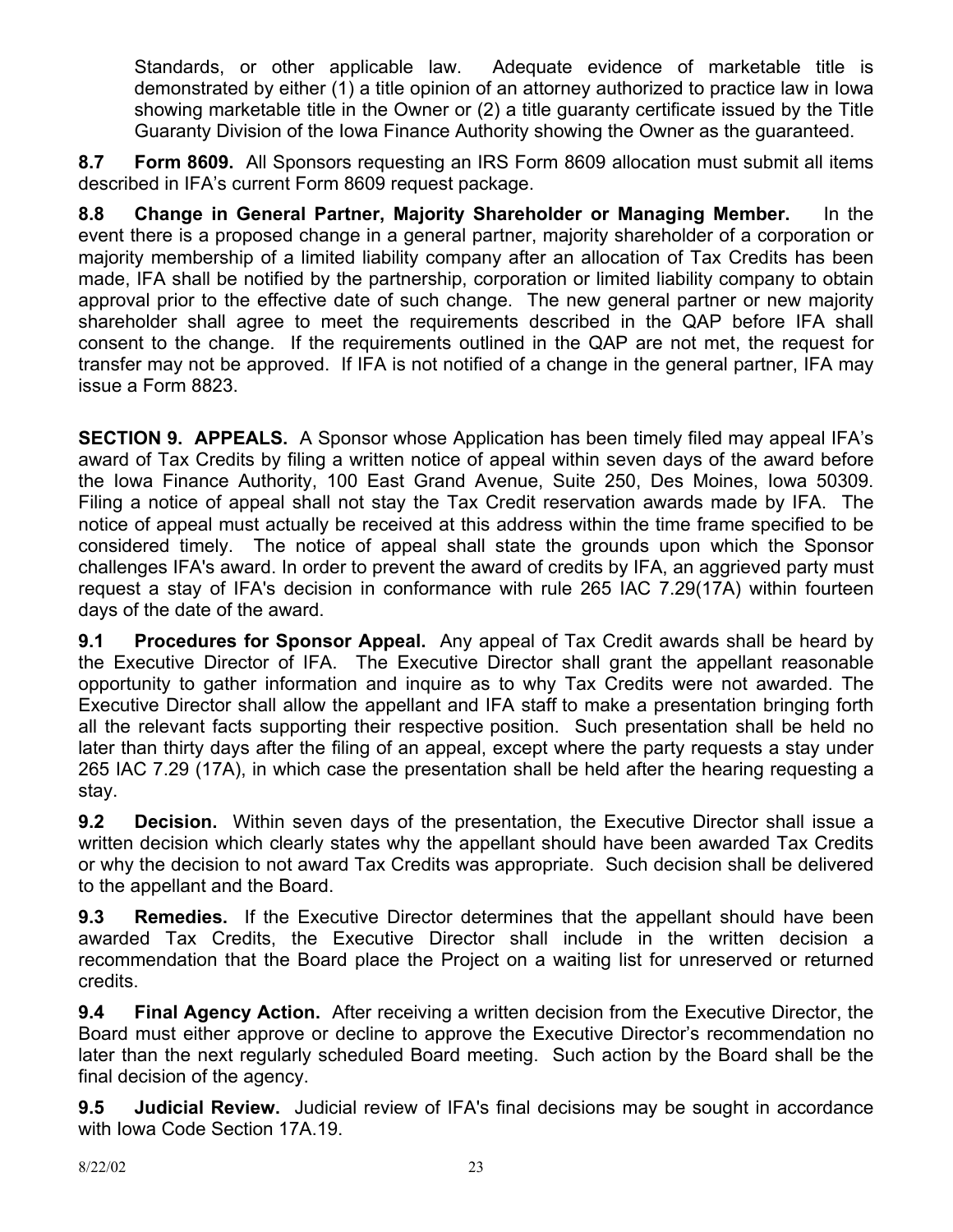**SECTION 10. COMPLIANCE.** IFA is required to establish procedures for monitoring compliance with the provisions of IRC Section 42 and for notifying the Internal Revenue Service of any noncompliance. Each Sponsor is required to comply with the requirements described in this Section, the Treasury Regulations governing Section 42, and the compliance manual adopted by IFA pursuant to 265 IAC 12.3.

**10.1 Record Keeping.** For each year in the Compliance Period, the Sponsor or its successor in interest shall keep records for each qualified low-income building in the Project consistent with the Treasury Regulations governing Section 42. The Sponsor or its successor in interest shall retain these records for each building in the Project for at least six years after the due date (with extensions) for filing the federal income tax return for that year. The records for the initial taxable year must be retained for at least six years after the due date for filing the federal income tax return for the last year of the Compliance Period of the building.

**10.2 Certifications.** The Sponsor shall make all necessary certifications required by IFA for the preceding 12-month period as described in the Treasury Regulations governing Section 42.

**10.3 Review and Inspections.** IFA shall review the certifications submitted in conformance with the Treasury Regulations governing Section 42 effective on the effective date of this QAP. IFA shall have the right to inspect the Projects in conformance with the standards set forth in the Treasury Regulations governing Section 42. IFA will provide 48 hours' advance notice to the Sponsor to inspect any individual units in a Project. Otherwise, advance notice to the Sponsor is not necessary for purposes of the inspection provisions set forth in the Treasury Regulations governing Section 42. The owner certifications and reviews of compliance reports shall be made annually, the physical inspections and tenants files once every 3 years covering the 15 year Compliance Period under IRC Section 42(i)(1). If the Sponsor agreed to an extended Compliance Period, the reviews, audits and inspections shall continue through the length of the Compliance Period. IFA may require that certifications, reviews and inspections be made more frequently, provided that all months within each 12-month period are subject to certification.

**10.4 Notice of Noncompliance.** IFA will provide prompt written certified notice to the Sponsor of a Project if found to be out of compliance. The notice will describe the events of noncompliance and advise the Sponsor of the Tax Credit Project of the time period to correct the events of noncompliance.

**10.5 Correction period**. The correction period shall not exceed 90 days from the date the notice of noncompliance is sent to the Sponsor. IFA may extend the correction period for up to six months, but only if IFA determines there is good cause for granting the extension. During the 90 day time period, or an extension thereof, the Sponsor must supply any missing certifications and bring the Project into compliance with the provisions of IRC Section 42.

**10.6 Notice to Internal Revenue Service.** IFA will send a written notice to the Internal Revenue Service along with Form 8823 in the event of a finding of noncompliance by a Sponsor. Copies of Form 8823 and the Internal Revenue Service notice will be forwarded to the Sponsor.

**10.7 IFA Retention of Records.** IFA shall retain records of noncompliance or failure to certify for six years beyond IFA's filing of the respective IRS Form 8823. In all other cases, IFA will retain the certifications and records described in the QAP for a period of three years from the end of the calendar year in which IFA receives the certification and records.

**10.8 Delegation of Monitoring.** IFA may retain an agent or other private contractor (the "authorized delegate") to perform compliance monitoring. The authorized delegate must be unrelated to the Sponsor of any building that the authorized delegate monitors.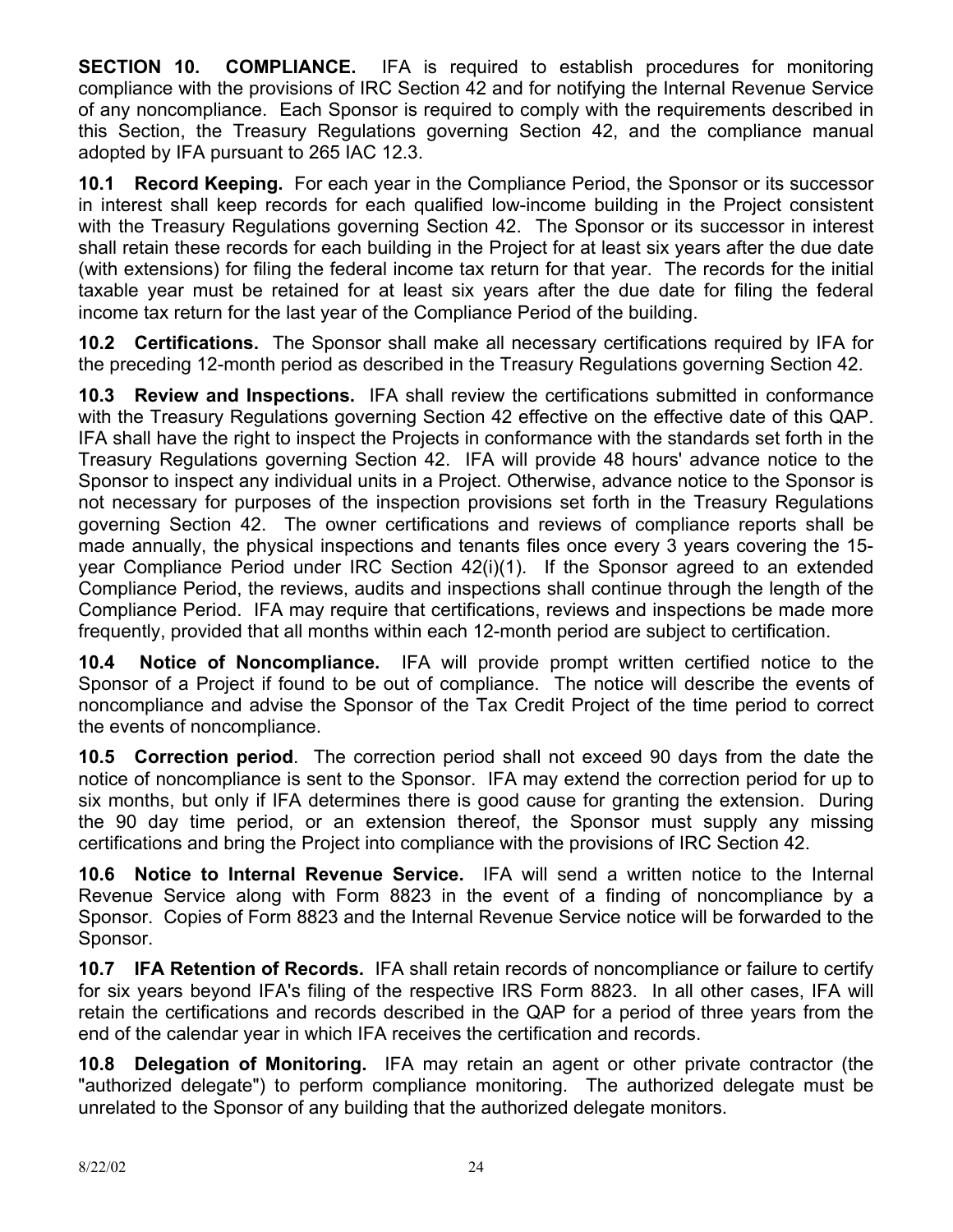**10.9 Liability.** Compliance with the requirements of IRC Section 42 is the responsibility of the Sponsor of the building for which the Tax Credit is allowable. IFA's obligation to monitor for compliance with the requirements of IRC Section 42 shall not make IFA liable for a Sponsor's noncompliance.

**10.10 Effective Date.** These procedures for monitoring for noncompliance became effective on January 1, 1992, were amended on February 3, 1993, and apply to buildings placed in service for which a Low-Income Housing Tax Credit is, or has been, allowable at any time. Notwithstanding the effective date, if IFA becomes aware of noncompliance that occurred prior to January 1, 1992, it is required to notify the Internal Revenue Service of that noncompliance.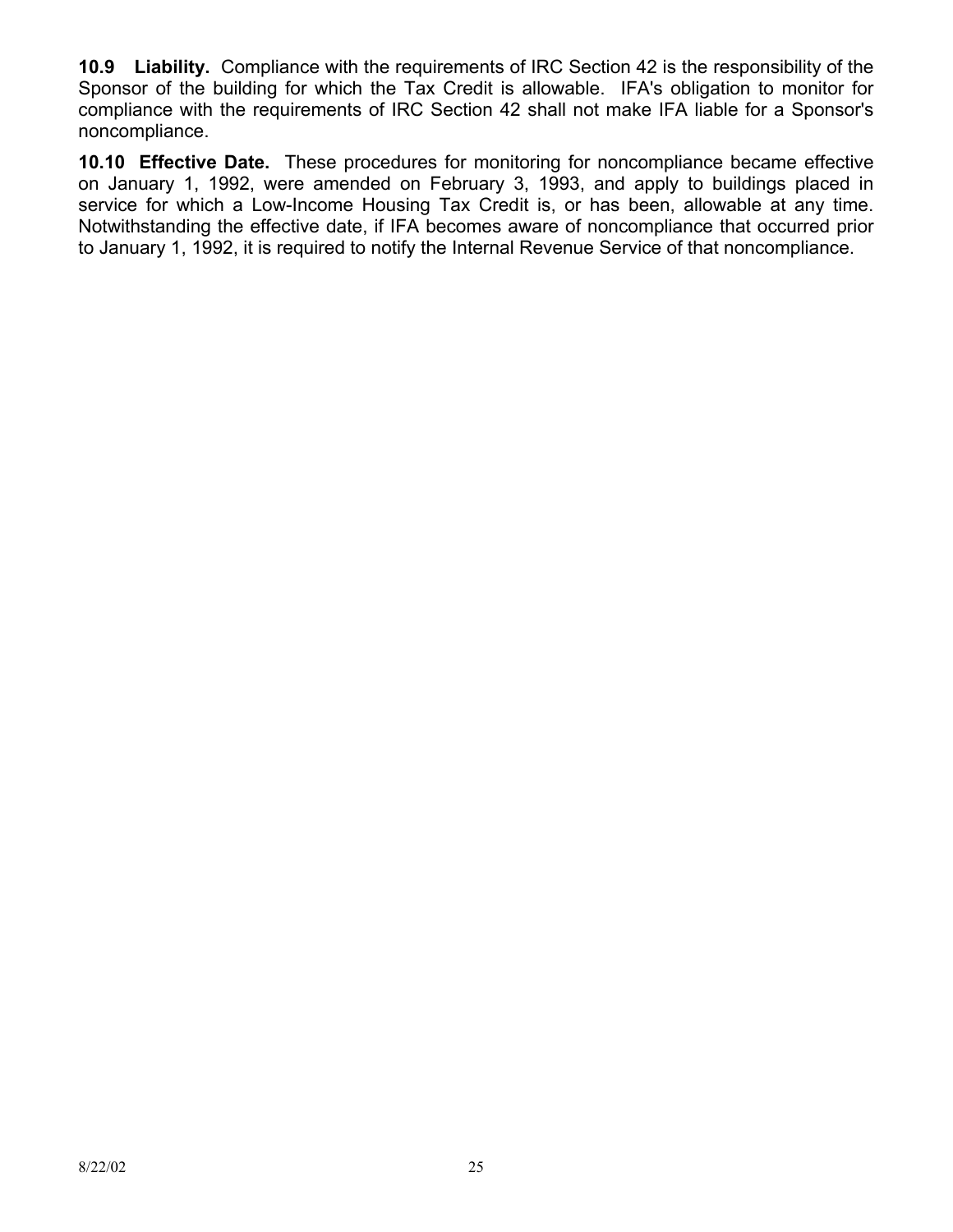The following capitalized terms shall have the meanings set forth herein unless context clearly requires a different meaning.

**1. Affiliate** means a corporation, partnership, joint venture, limited liability company, trust, estate, association, cooperative or other organization or entity of any nature whatsoever that directly, or indirectly through one or more intermediaries, Controls, is Controlled by, or is under common Control with any other person, and specifically shall include parents or subsidiaries.

**2. Applicable Fraction** means the fraction used to determine the Qualified Basis of the qualified low-income building, which is the smaller of the unit fraction or the floor space fraction, as defined more fully in IRC Section 42(c)(1).

**3. Applicable Percentage** means the percentage multiplied by the Sponsor's Qualified Basis to determine the annual Tax Credit available to the Sponsor for each year of the Tax Credit Period and as more fully described in IRC Section 42(b).

**4. Application or Application Package** means those forms and instructions prepared by IFA to make a determination to allocate Tax Credits. Sponsors are required by IFA to use the forms contained in the Application Package. The Application must include all information required by the QAP and as may be subsequently required by IFA.

**5. Assisted Living** means housing with services as defined in Chapter 231C of the Iowa Code.

**6. Area Median Gross Income (AMGI)** means the most current tenant income requirements published by HUD pursuant to the qualified Low-Income Housing Project requirements of IRC Section 42(g).

**7. Board** means the Board of Directors of IFA.

**8. Brownfield Site** means an abandoned, idled, or underutilized industrial or commercial site where expansion or redevelopment is complicated by real or perceived environmental contamination. A Brownfield site includes property contiguous with the property on which the individual or commercial facility is or was located. A Brownfield site shall not include property which has been placed or is proposed to be included on the national priorities list established pursuant to the federal Comprehensive Environmental Response, Compensation, and Liability Act, 42 U.S.C.} 9601 et seq. Completed EPA Phase 1 documentation is required to qualify as a Brownfield site for purposes of the QAP.

**9. Builder General Requirements** (job overhead) means items, which will vary due to Project type, location and site conditions. This category generally includes but is not limited to supervision, job site engineering, job office expenses including clerical wages, whether on-site or offsite, if for the Project, temporary buildings, tool sheds, shops and toilets, temporary heat, water, light and power for construction, temporary walkways, fences, roads, siding and docking facilities, sidewalk and street rental, construction equipment rental not in individual trade item costs, clean-up and disposal of construction debris, medical and first aid supplies and temporary facilities, watchman's wages, security cost and theft and vandalism insurance signage or other barriers.

**10. Builder Overhead** means the cost of continuing operations of a building construction firm.

**11. Builder Profit** means the return anticipated for providing building construction services under competitive conditions taking into consideration on-site construction time, work performed by the builder, number of subcontractors and extent of subcontract work and risk and responsibility.

**12. Carryover Agreement and Allocation and Sponsor's election statement** means an allocation of current year Tax Credit Reservations by IFA pursuant to IRC Section 42(h)(1)(E) and Treasury Regulations, § 1.42-6 and the Carryover Agreement and Carryover Application filed by a Sponsor.

**13. Code or IRC** means the Internal Revenue Code of 1986 as amended together with any applicable regulations, rules, rulings, revenue procedures, information statements or other official pronouncements issued thereunder by the United States Department of the Treasury or the Internal Revenue Service relating to the Low-Income Housing Tax Credit Program authorized by IRC Section 42 to and including October 10, 2001. These documents are incorporated in the QAP by reference and pursuant to 265 IAC §§ 17.4(2) and 17.12(2). A copy of the Internal Revenue Code and Treasury regulations and related information relating to this program are found in the state law library and are available for review by the public.

**14. Compliance Period**, as defined in IRC Section 42(i)(1) as amended to January 1, 1986, means, with respect to any building, the period of 15 consecutive taxable years beginning with the first taxable year of the Tax Credit Period unless extended by the Sponsor to a longer period of time.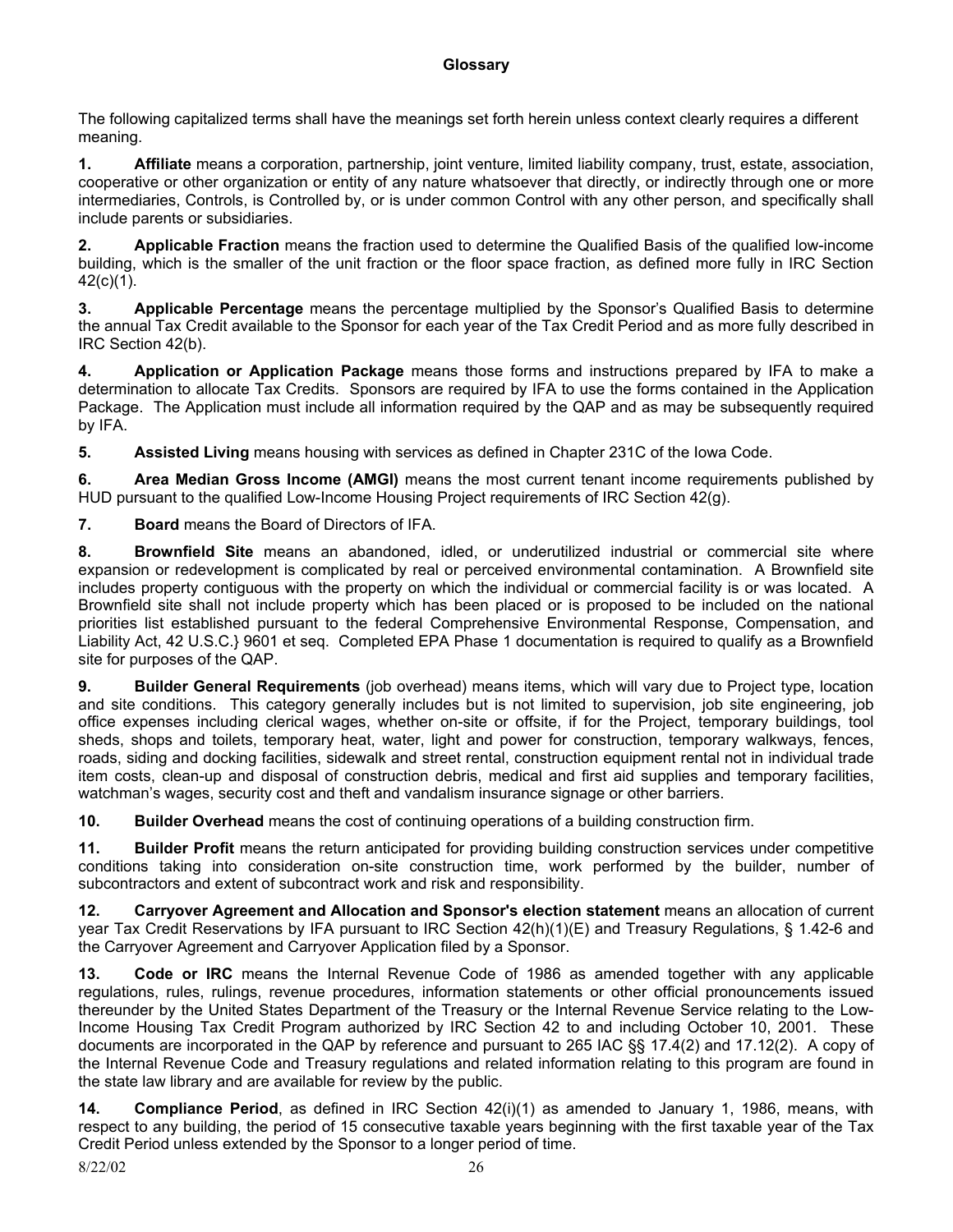**15. Computer Learning Center** means an area and/or room designated within the project containing 1 or more computer(s) and related hardware (i.e. printer, modem for internet access) that is part of an organized program that provides computer related opportunities and training that has as it focus at least one of the following areas: job skills training to enhance employment opportunities, introduction to/familiarization with computers, basic adult education, literacy, GED, Economic Development (micro enterprises, small businesses, telecommuting), youth education, senior services, or continuing education. To qualify as a Computer Learning Center the Sponsor must provide the following minimum information: a) Description of the center's purpose and its intended customers/clients; b) Focus and objective of center; c) Time Line; d) Retrofitting or construction required; e) Equipment (hardware, software); f) Staffing of Center; g) Third Party/Voluntary Organizations participation and funding for initial set up and ongoing maintenance and operational costs; h) Training Program and Classes and i) Budget showing how center will be set up and maintained.

**16. Consultant fee** means a fee paid to a housing consultant. No entity having an identity of interest with the Sponsor may earn a fee for providing services that would otherwise be provided on a fee basis by a housing consultant. Consultant efforts must be directed exclusively towards serving the specific Project being proposed.

**17. Control** (including the terms Controlling, Controlled by, under common Control with, or some variation or combination of all three) means the possession, directly or indirectly, of the power to direct or cause the direction of the management and policies of any Person or Affiliate thereof, whether through the ownership of voting securities, by contract or otherwise, including specifically ownership of more than 50 percent of the general partner interest in a limited partnership, or designation as a managing general partner or the managing member of a limited liability company.

**18. Day Care** means a Department of Human Services licensed Day Care.

**19. Debt Service Coverage Ratio** means the ratio of a property's net operating income (rental income less operating expenses and reserve payments) to foreclosable, currently amortizing debt service obligations.

**20. Difficult Development Area** means any area that is so designated by the Secretary of HUD as an area which has high construction, land, and utility costs relative to area median family income.

**21. Eligible Basis** means, with respect to a building within a Project, the building's Eligible Basis at the close of the first taxable year of the Tax Credit Period and as further defined in IRC Section 42(d).

**21.1** Eligible Basis shall not include garages or storage units or other amenities where the Sponsor is charging tenants for the use of the garage or storage unit or other amenities, except when the garage or storage units or other amenities are part of normal rent for all of the units in the Project.

**21.2** If a grant is made with respect to any building or its operation during any taxable year of the Compliance Period and any portions of such grant is funded with federal funds, the Eligible Basis of the building for that taxable year and all succeeding taxable years must be reduced by the portion of the grant.

**22. Eligible Basis for Rehabilitation Project** includes the definition of Eligible Basis with the adjustments described in this Section. No Tax Credit is available for acquisition of an existing building unless:

**22.1** The building is acquired by purchase;

**22.2** Subject to limited exceptions, at least ten years has elapsed since the building was last placed in service or if more recent the date of certain improvements costing at least 25% of the Sponsor's adjusted basis in the building;

**22.3** The building was not previously placed in service by a related person to the current Sponsor. For the purposes of this paragraph "related person" shall have the same meaning as Section  $42(d)(2)(D)(iii)$ ; and

**22.4** The used building is rehabilitated in a manner, which is eligible for Tax Credit.

**23. Enterprise Community** is as defined by HUD.

**24. Enterprise Zone** is as defined by IDED.

**25. Equity Gap** means the difference between the Total Project Costs less permanent financing, and less sources of funds, (grants or other moneys as described in the Application). All financing commitments for a Project may be contingent upon receipt of a Tax Credit Reservation.

**26. Evaluator** means members of IFA Staff*,* temporary staff hired to evaluate the Tax Credit Applications, or staff from other state agencies, including but not limited to the Department of Human Services, Department of Elder Affairs and IDED.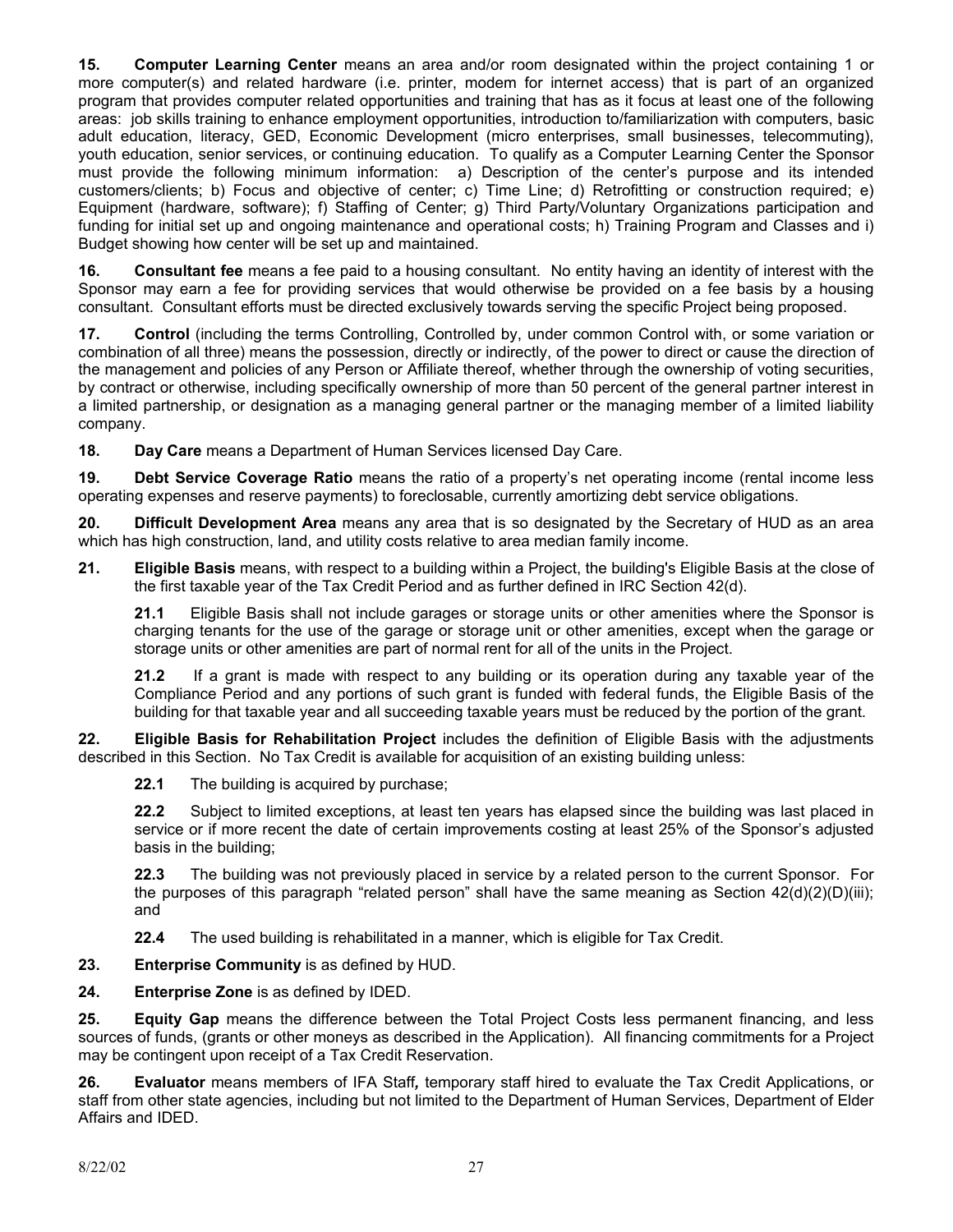**27. Forward Funding** shall have the same meaning as described in IRC Section 42(b)(2)(A)(ii)(I) and 42(h)(1)(C).

**28. Frail Older Person** means an Older Person requiring assistance with three or more activities of daily living. Also see Tenants with Special Housing Needs in this Glossary.

**29. Governmental Entity or Political Subdivision** means federal or state agencies, departments, boards, bureaus, commissions, authorities, and political subdivisions, special districts and other similar entities, their employees, board members or agents.

**30. Housing Projects for Older Persons** shall have the same meaning as described in 42 U.S.C. Section 3607(b)(2).

**31. Hard Construction Costs** mean the following items: Site improvements or work, New construction, Accessory buildings, Garages, General Requirements, Trade Items (Building materials), Construction contingency, Builder's overhead, Builder's Profit, Bond Premium, Other Fees, Architect's and Engineering Fees—Design, Architect's and Engineering Fees—Supervisory, Rehabilitation.

**32. Housing Credit Agency** means IFA. Pursuant to Iowa Code Section 16.52, IFA is charged with the responsibility of allocating Tax Credits pursuant to IRC Section 42(h)(8)(A) and pursuant to Iowa Code Section 16.52.

**33. HUD** means the United States Department of Housing and Urban Development, or its successor.

**34. IDED or DED** means the Iowa Department of Economic Development.

**35. Identity of Interest** means a financial, familial or business relationship that permits less than an arm's length transactions. No matter how many transactions are made subsequently between persons, corporations, or trusts Controlled by the Sponsor/developer, these subsequent transactions shall not be considered "arm's-length". Identity of interest includes but is not limited to the following: the existence of a reimbursement program or exchange of funds; common financial interests; common officers, directors or stockholders; family relationships among the officers, directors or stockholders; the entity is Controlled by the same group of corporations; a partnership and each of its partners; a limited liability company and each of its members; or an S Corporation and each of its of its shareholders.

**36. In-fill Lot** means land that has been platted and subdivided, must have been previously improved and may not have been taxed as agricultural land after the year 1970.

**37. IRS** means the Internal Revenue Service, or its successor.

**38. Joint Review Team** means representatives of IFA and the IDED that are appointed by each agency to review Projects that have requested funding by IFA's Tax Credit Program and HOME funds. Staff for each agency will make recommendations regarding Tax Credit awards and HOME awards to their respective decision makers. A decision by one agency to fund a Project does not bind the other agency to fund a Project. The failure to provide funds is a financial feasibility issue that could ultimately disqualify the Project from consideration.

**39. Land Use Restrictive Covenants** means an agreement between IFA and the Sponsor and all of its successors in interest where the parties agree that the Project will be an affordable housing Project for the length of the Compliance Period elected by the Sponsor and upon which the award of Tax Credits was in part, based. The Land Use Restrictive Covenants will contain restrictive covenants that must encumber the land where the Project is located for the life of the agreement. The Land Use Restrictive Covenants must conform to the requirements of IRC Section 42(h), Iowa Code Section 16.52 and the QAP.

**40. Local Contributing Effort** means contributions by local governmental units or by local or regional agencies, public or private. Contributions may include but are not limited to: land, building(s), infrastructure, cash, TIF proceeds, local HOME grants or loans, tax abatement, value received from Enterprise Zone site remediation (Brownfield), private contributions, loans at substantially below market interest rates or with favorable features such as delayed principal and interest, utility costs reductions, employer assisted housing programs (EAH), rent or operating deficit guarantees, the value of a charitable property tax exemption for nonprofits, a below market rate loan or grant from the Federal Home Loan Bank through a member bank, infrastructure improvements, an equity contribution by a Sponsor from the Project location (Notwithstanding the definition of private agency included in 265 IAC Rule 1.9, a deferred development fee contributed by a Sponsor from the location where a Project will be built does not qualify as a local contributing effort.), an equity contribution by a tax-exempt Sponsor from the Project location, the value of an in-kind contribution by a tax-exempt organization, tax-exempt bond financing from a local political subdivision and property acquired at below appraised value from a local political subdivision. Examples that do not qualify as Local Contributing Effort include but are not limited to: a HOME loan from the IDED or Taxexempt bonds issued through IFA.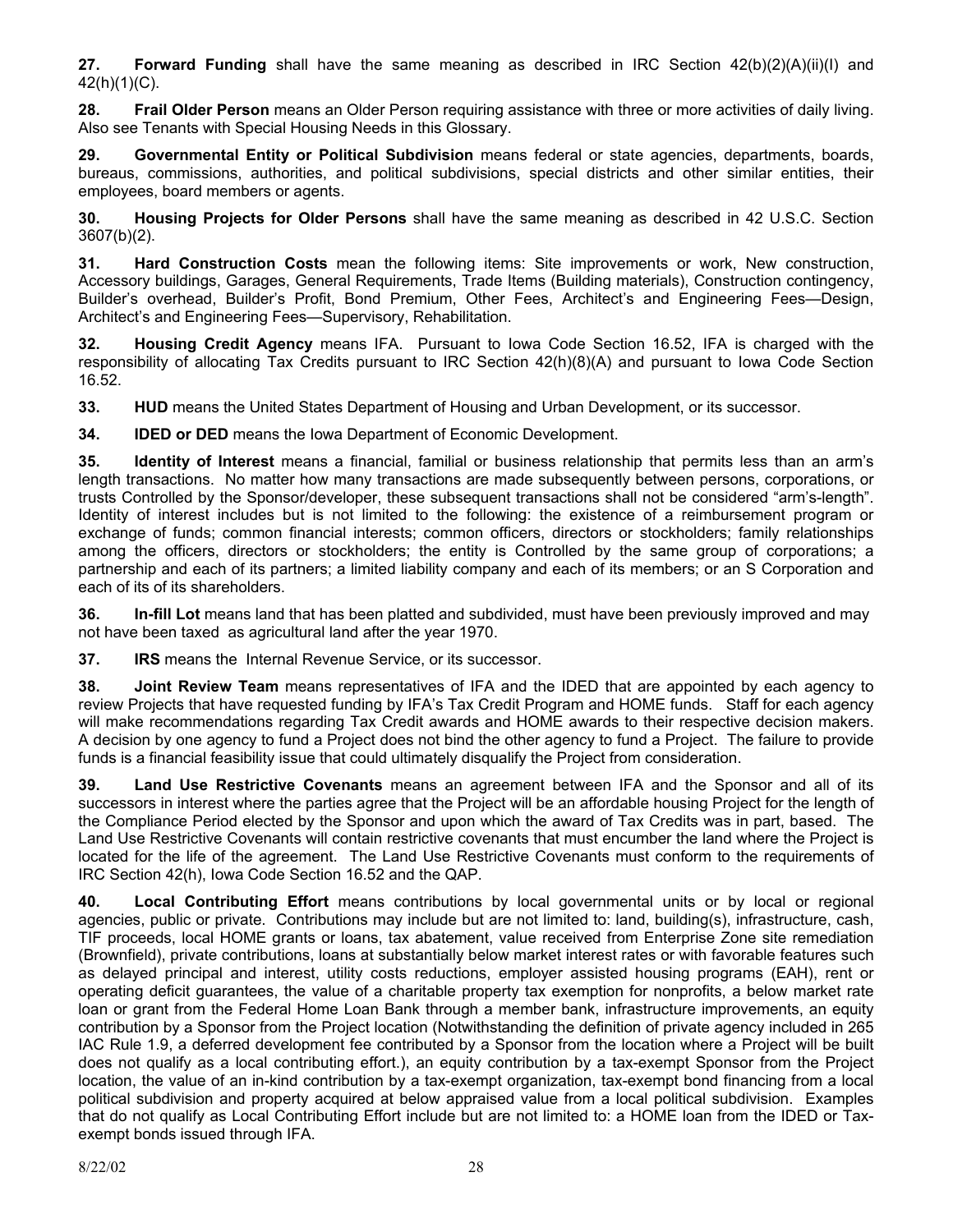**41. Low-Income Unit** means any residential rental unit if such unit is rent-restricted and the occupant's income meets the limitations applicable as required for a qualified low-income housing Project.

**42. Main Street Program** means an IDED designated area.

**43. Metropolitan Statistical Area (MSA)** means a central city containing at least 50,000 people with a total metropolitan population of at least 100,000 as defined by the U.S. Bureau. The MSA list for Iowa is attached to the Application.

- **44. Non-MSA County** means all counties not listed as a MSA.
- **45. Older Persons** means a person 55 years of age or older, in accordance with State law.
- **46. Person** shall have the same meaning as contained in Iowa Code Chapter 4.

**47. Person with Disability** means a person with a disability is a household composed of one or more persons, at least one of whom meets the following criteria: 1) Is at least 18 in years of age or older; and, has a physical, mental or emotional impairment which: is expected to be of long-continued and indefinite duration, substantially impedes the person's ability to live independently, and is of a nature that such ability could be improved by more suitable housing conditions; OR 2) Has a developmental disability, defined as a severe chronic disability which: is attributable to a mental or physical impairment or combination of mental and physical impairments, is manifested before the person attains age twenty-two, is likely to continue indefinitely, results in substantial functional limitation in three or more of the following areas of major life activity: self-care, receptive and expressive language, learning, mobility, self-direction, capacity for independent living, and economic self-sufficiency; and which reflects the person's need for a combination and sequence of special, interdisciplinary, or generic care, treatment, or other services which are of lifelong, or extended duration and are individually planned and coordinated.

**48. Project** means a low-income rental housing property the Sponsor of which represents that it is or will be a qualified low-income housing Project within the meaning of IRC Section 42(g). With regard to this definition, the Project is that property which is the basis for the Application.

**49. Property** means the real estate and all improvements thereon which are the subject of the Application, including all items of personal property affixed or related thereto, whether currently existing or proposed to be built thereon in connection with the Application.

**50. Qualified Allocation Plan (QAP)** means an allocation plan to select and award Tax Credits to qualified recipients. The requirements of the QAP apply to any tax-exempt bond financed Project. Tax-exempt bond financed Projects must pay particular attention to the Sections of the QAP relating to these Projects.

**51. Qualified Basis** means, with respect to a building within a Project, the building's Eligible Basis multiplied by the Applicable Fraction, within the meaning of IRC Section 42(c)(1).

**52. Qualified Census Tract** means any census tract which is so designated by the Secretary of HUD and, for the most recent year for which census data are available on household income in such tract, either in which 50 percent or more of the households have an income which is less than 60 percent of the adjusted gross median income for such year or which has a poverty rate of at least 25 percent.

**53. Qualified Nonprofit Organization or Nonprofit** means an organization that is described in IRC Section 501(c)(3) or (4), that is exempt from federal income taxation under IRC Section 501(a), that is not affiliated with or Controlled by a for-profit organization, and includes as one of its exempt purposes the fostering of low-income housing within the meaning of IRC Section 42(h)(5)(C) and is allowed by law or otherwise to hold and develop property.

**54. Qualified Nonprofit Project** means a Project in which a qualified Nonprofit organization has Control (directly or through a partnership or wholly owned subsidiary as defined in IRC Section  $42(h)(5)(D)(ii)$ ) and materially participates (within the meaning of IRC Section 469(h)) in its development and operation throughout the Compliance Period.

**55. Qualified Residential Rental Property** shall have the same meaning as defined in IRC Section 103.

**56. Real Estate Owned (REO) Projects** means any existing residential development that is owned or that is being sold by an insured depository institution in default, or by a receiver or conservator of such an institution, or is a property owned by HUD, Federal National Mortgage Association (Fannie Mae), Federal Home Loan Mortgage Corporation (Freddie Mac), a federally chartered bank, a savings bank, a savings and loan association, the Federal Home Loan Bank (FHLB), a federally approved mortgage company or any other federal agency.

**57. Recovered Tax Credits** means either Tax Credits previously awarded to a Project or Projects that cannot use all the Tax Credits the Project was awarded or Tax Credits from Projects that cannot be placed in service by the Sponsor.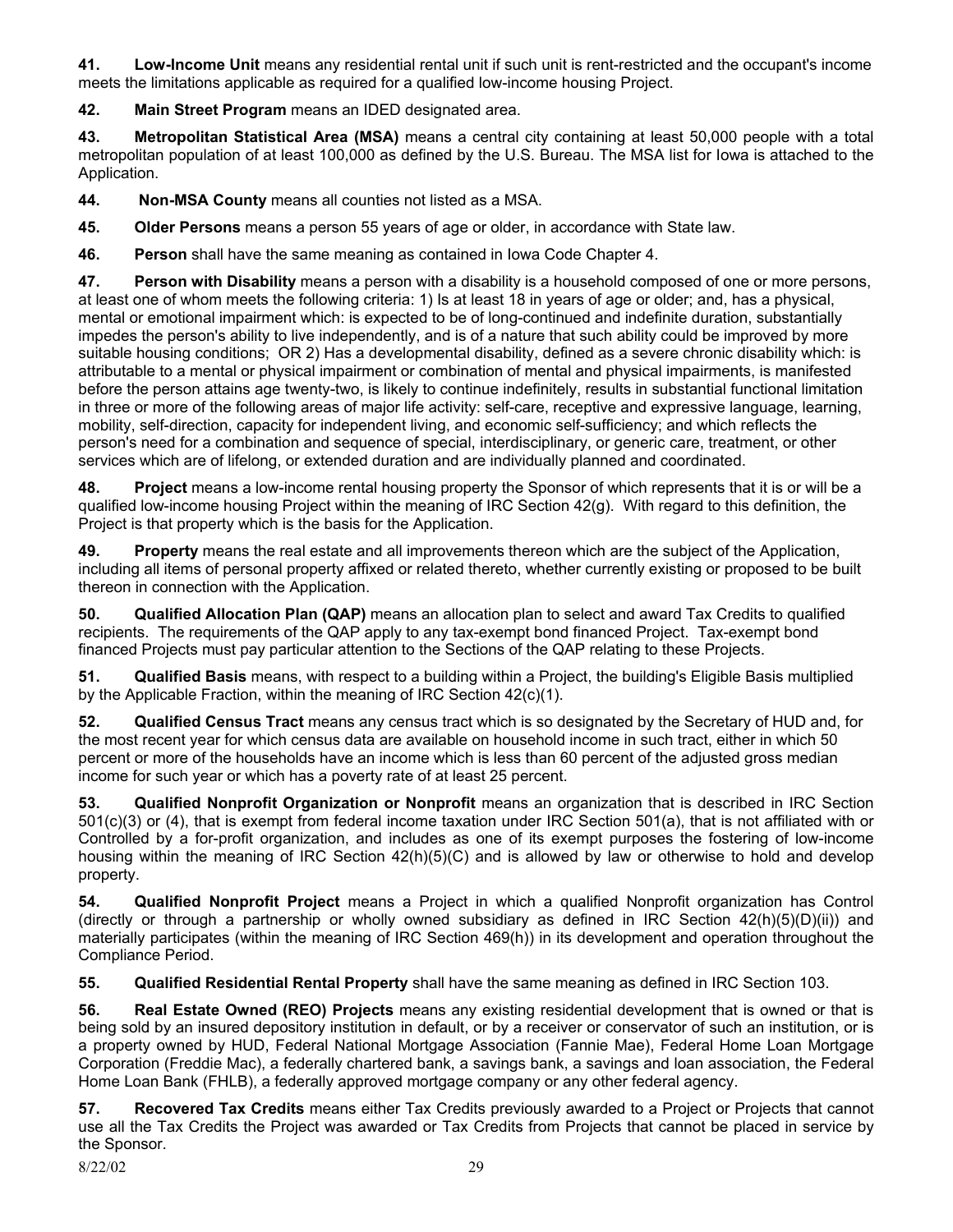**58. Rehabilitation Expenditure** means depreciable expenditures, which are for property or improvements that are chargeable to the capital account and which are incurred in connection with the rehabilitation of a building. Rehabilitation Expenditures are not eligible for Tax Credits unless the expenditures are allocable to or substantially benefit one or more Low-Income Units and the amount of such expenditures during any twenty-four month period selected by the Sponsor is at least the greater of 10 percent of the Sponsor's adjusted basis of the building at the start of the twenty-four month period, or \$3,000 per unit. See also, IRC Section 42(e)(2).

**59. Section 1113(3)(A) Elementary School** means an Elementary School in which 75% of children are from low-income families. An attachment to the Application provides the current list of Elementary Schools that meet the Section 1113(3)(A) requirements.

**60. Self-Supported Municipal Improvement District** means a district which has been created and the property therein taxed in accordance with Iowa Code Section 386.

**61. Single Family** means a single-family residence whether detached or vertically attached, including a townhome, duplex, triplex or fourplex.

#### **62. Sponsor**

**62.1** Sponsor means any Person and any Affiliate of such Person:

**62.1.1** Submitting an Application to IFA requesting a Tax Credit Reservation pursuant to this QAP.

**62.1.2** Who receives a Tax Credit Reservation, Carryover Agreement or 8609 Tax Credit Allocation.

**62.1.3** Who is the successor in interest to the Sponsor who owns or intends to own and develop a Project or expects to acquire Control of a Project consistent with Control documents provided by the Sponsor to IFA as part of the Application.

**62.2** The Sponsor is acting as agent for the eventual owner or taxpayer benefiting from an award of a Tax Credit Reservation.

**62.3** The Sponsor and any of its successors in interest will be bound by the representations made in the Application. Further, the Sponsor or its successors shall be obligated to carry out the commitments made to IFA by the Sponsor on its own behalf or on behalf of other Persons or Affiliates.

**63. Sponsor's Equity** means Sponsor's contributions of cash and land, but does not include Developer's Fee or Syndication proceeds. Sponsor's Equity will only be considered if the equity remains in the Project throughout the Compliance Period and not taken out from surplus cash flow, cash flow notes or mortgages or any other method.

**64. State Ceiling** means the limitation imposed by IRC Section 42(h) on the aggregate amount of Tax Credit allocations that may be made by IFA during any calendar year, as determined from time to time by IFA in accordance with IRC Section 42(h)(3).

**65. Targeted Small Business** means a business that has been certified as a Targeted Small Business by the Department of Inspections and Appeals. Only businesses meeting the requirements of the program and which are approved and registered with the Department of Inspections and Appeals are considered Targeted Small Businesses for the purpose of Tax Credit Program.

**66. Tax Credit** means the Low-Income Housing Tax Credits issued pursuant to the program, IRC Section 42 and Iowa Code Section 16.52. Tax Credits are determined under IRC Section 42(a) for any taxable year in the Tax Credit Period equal to the amount of the Applicable Percentage of the qualified basis for each qualified low-income building.

**67. Tax Credit Allocation or Reservation** amount means, with respect to a Project or a building within a Project, the amount of Tax Credit IFA allocates to a Project and determines to be necessary for the financial feasibility of the Project and its viability as a qualified low-income housing Project throughout the Compliance Period.

**68. Tax Credit Period** means, with respect to a building within a Project, the period of ten taxable years beginning with the taxable year the building is placed in service or, at the election of the Sponsor, the succeeding taxable year, as more fully defined in IRC Section 42(f)(1).